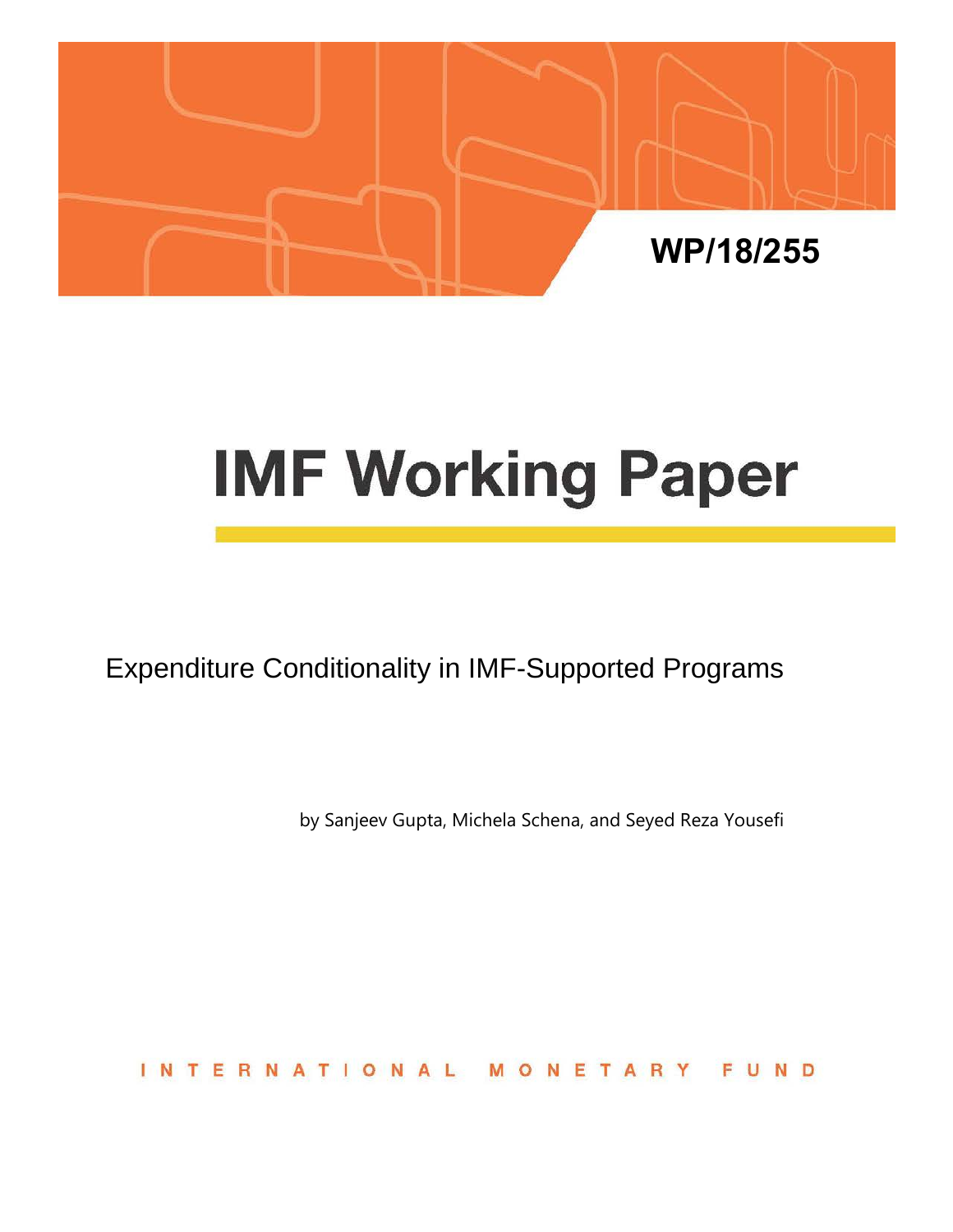# **IMF Working Paper**

#### Fiscal Affairs Department

# **Expenditure Conditionality in IMF-supported Programs**

# **Prepared by Sanjeev Gupta<sup>ψ</sup>, Michela Schena<sup>ψ</sup> and Seyed Reza Yousefi**[∗](#page-1-0)

Authorized for distribution by Era Dabla-Norris

December 2018

*IMF Working Papers* **describe research in progress by the author(s) and are published to elicit comments and to encourage debate.** The views expressed in IMF Working Papers are those of the author(s) and do not necessarily represent the views of the IMF, its Executive Board, or IMF management.

# **Abstract**

This paper studies the impact of expenditure conditionality in IMF programs on the composition of public spending. A granular dataset on different government expenditure conditions covering 115 countries for the 1992-2016 period is compiled. The results support the view that while conditionality on specific elements of spending could help achieve a program's short-term objectives, it is structural conditionality which delivers lasting benefits. Structural public financial management conditionality (such as on budget execution and control) has proven to be effective in boosting the long-term level of education, health, and public investment expenditures. The results further indicate that conditionality on raising such spending may come at the expense of other expenditures. Finally, the successful implementation (and not mere existence) of the conditionality is crucial for improved outcomes. These findings are relevant for policy makers targeting achievement of the Sustainable Development Goals (SDGs).

JEL Classification Numbers: E62, F33, H51, H52, H54, H59, I0

Keywords: Expenditure conditionality, structural benchmark, quantitative perfomance criteria

Author's E-Mail Address: sgupta@cgdev.org, [schena.michela@gmail.com,](mailto:schena.michela@gmail.com) [syousefi@imf.org.](mailto:syousefi@imf.org)

<span id="page-1-0"></span><sup>∗</sup> We would like to thank Vitor Gaspar, Era Dabla-Norris, Mehdi Raissi, Laura Jaramillo Mayor, Mouhamadou Sy, Frederico Lima, Ernesto Crivelli, Baoping Shang, Anja Baum, Joao Jalles, Futoshi Narita, Christoph Rosenberg, Nicolas Mombrial, Peter Walker, Jacqueline Deslauriers, Paulo Lopes, Balazs Csonto, Haimi Teferra and seminar participants at the Fiscal Affairs Department for their helpful comments. We are also thankful to Saida Khamidova, Tessy Vasquez Baos, and Jessie Yang for help with data. <sup>ψ</sup> Sanjeev Gupta is a former Fiscal Affairs Department (FAD) deputy director and now with the Center for Global Development (CGD). Michela Schena is a former IMF staff member and currently a graduate student at Harvard.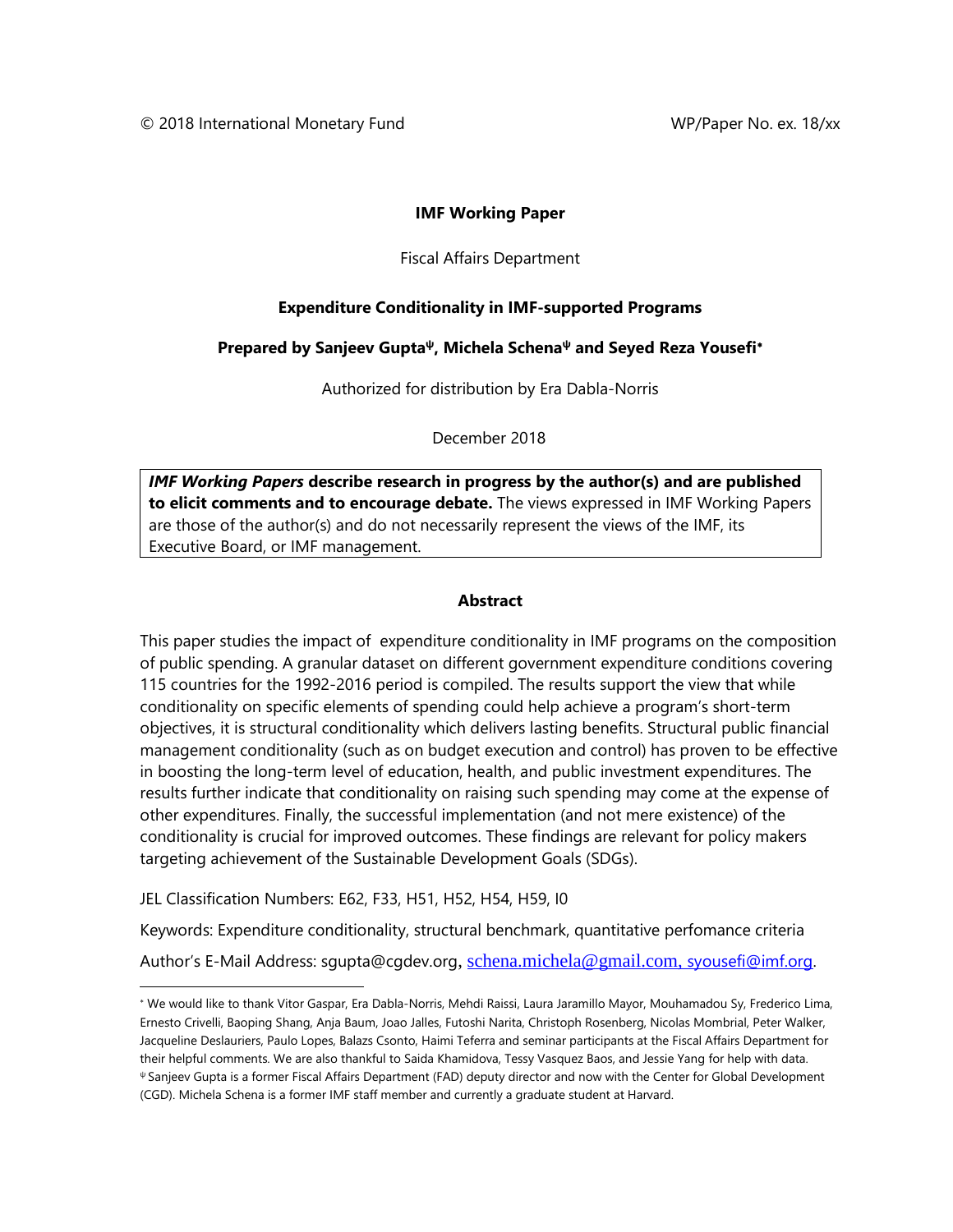| <b>PAGE</b> |
|-------------|
|             |

| <b>I. INTRODUCTION</b>                          |    |
|-------------------------------------------------|----|
| II. DATA AND STYLIZED FACTS                     |    |
| III. EMPIRICAL SPECIFICATIONS AND MAIN FINDINGS | 10 |

| <b>IV. CONCLUDING REMARKS</b> |  |
|-------------------------------|--|

# **FIGURES**

| 1. Countries with IMF Programs and Expenditure Conditionality                | 4 |
|------------------------------------------------------------------------------|---|
| 2. Countries with Expenditure Conditionality in IMF Programs by Income Group |   |
| 3. Average Number of Program Conditionality by Type                          | 8 |
| 4. Success Rate of Implementing Expenditure Conditions by Category           | q |

# **TABLES**

| 1. Impact of IMF Expenditure Conditionality on Health and Education Spending    | 16  |
|---------------------------------------------------------------------------------|-----|
| 2. Impact of IMF Expenditure Conditionality on Health and Education Spending in |     |
| <b>EMs and LIDCs</b>                                                            | 17  |
| 3. Impact of IMF Expenditure Conditionality on Wage Bill                        | 18  |
| 4. Impact of IMF Expenditure Conditionality on Public Investment                | 19  |
| 5. Impact of IMF Expenditure Conditionality on Government Spending              | 20. |
| 6. Short-Run Impact of Direct Expenditure Conditionality (CS-ARDL)              |     |

# **APPENDICES**

| B. Frequency and Trends in the Application and Conformity to Expenditure Conditionality______27 |
|-------------------------------------------------------------------------------------------------|
|                                                                                                 |
|                                                                                                 |

| <b>REFERENCES</b> | - |  |
|-------------------|---|--|
|                   |   |  |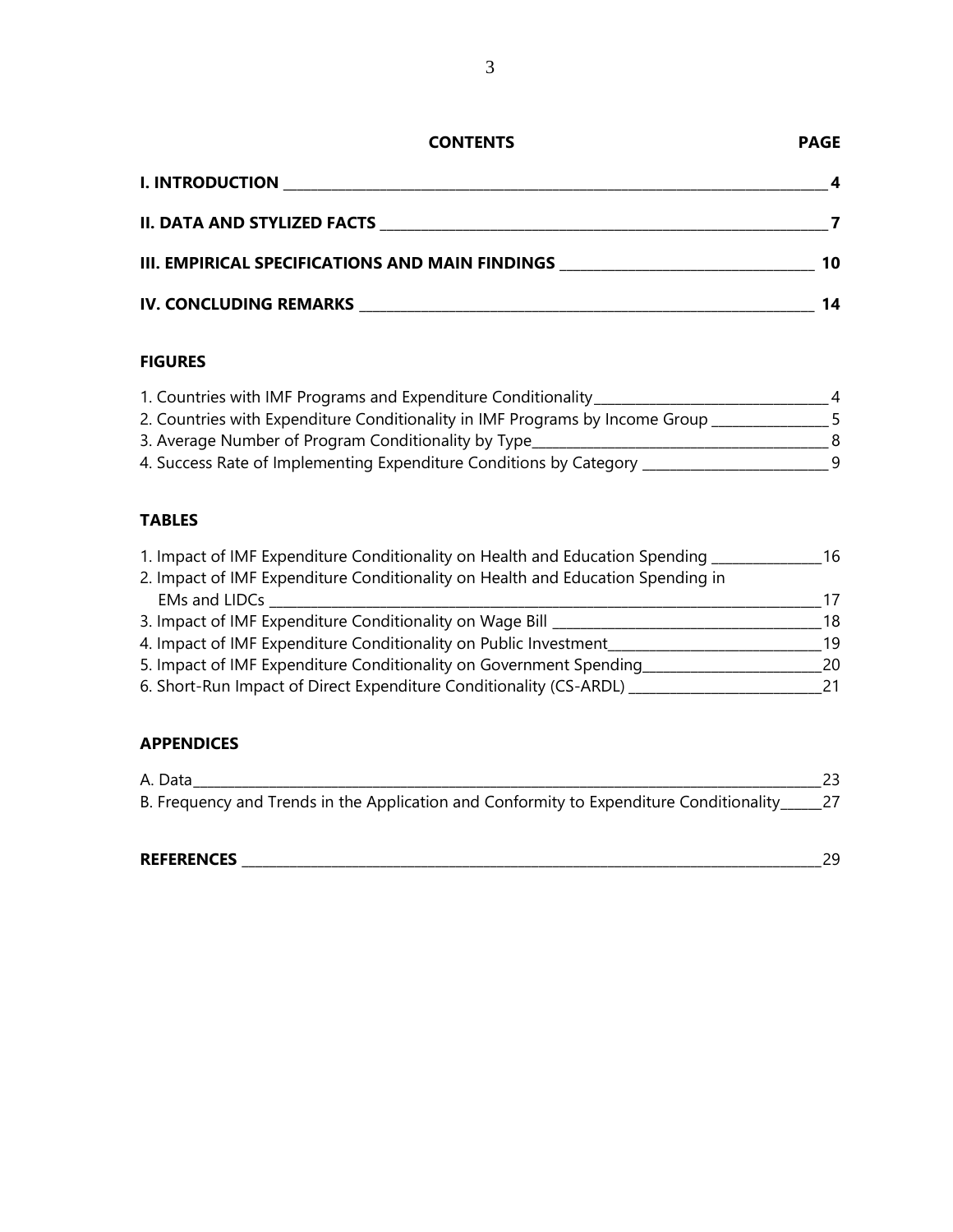#### **I. INTRODUCTION**

The immediate goal of an IMF program in a country is to restore macroeconomic stability, create conditions for sustainable growth, and improve balance of payment viability, and in low-income countries to also reduce poverty. The policies underlying a program are designed in consultation with the authorities and fiscal adjustment often lies at their core, tailored to individual country needs[.1](#page-3-0) To facilitate the achievement of desired fiscal adjustment, programs have included a range of conditions that countries seek to fulfil to receive support from the IMF. Program conditionality typically applies to macroeconomic or structural policies that influence the design of IMF programs, and may also include specific tools to monitor progress toward the program goals. Conditionality is made up of benchmarks and indicative targets reflecting the prevailing macroeconomic conditions in the country (see below) and are typically applied both on the revenue and expenditure side.<sup>[2](#page-3-1)</sup> Revenue conditionality has been mainly on the implementation of structural tax measures in four areas, namely taxation of goods and services, value-added tax (VAT), and income and trade taxes (Crivelli and Gupta 2016). Meanwhile, expenditure conditionality spans a wide area and their utilization has increased in Fund programs in the last decade (Figure 1). Low-income developing countries (LIDCs) have the largest number of expenditure conditions on average, followed by the emerging market countries (EMs) and advanced economies (AEs) (Figure 2)<sup>3</sup>.





Source: Authors' calculations and MONA database.

 $\overline{a}$ 

<span id="page-3-0"></span><sup>1</sup>IEO (2003) estimates that the average targeted fiscal balance improved by about 1.7 percent of GDP over two years in the IMF-supported programs during the 1993-2001 period.

<span id="page-3-1"></span><sup>&</sup>lt;sup>2</sup>Please see the Data and Stylized Facts section for definitions of different types of IMF conditionality. See also [https://www.imf.org/en/About/Factsheets/Sheets/2016/08/02/21/28/IMF-Conditionality.](https://www.imf.org/en/About/Factsheets/Sheets/2016/08/02/21/28/IMF-Conditionality)

<span id="page-3-2"></span><sup>&</sup>lt;sup>3</sup> The focus on poverty reduction in LIDCs partly explains the higher number of conditions in LIDC programs (IMF, 2017).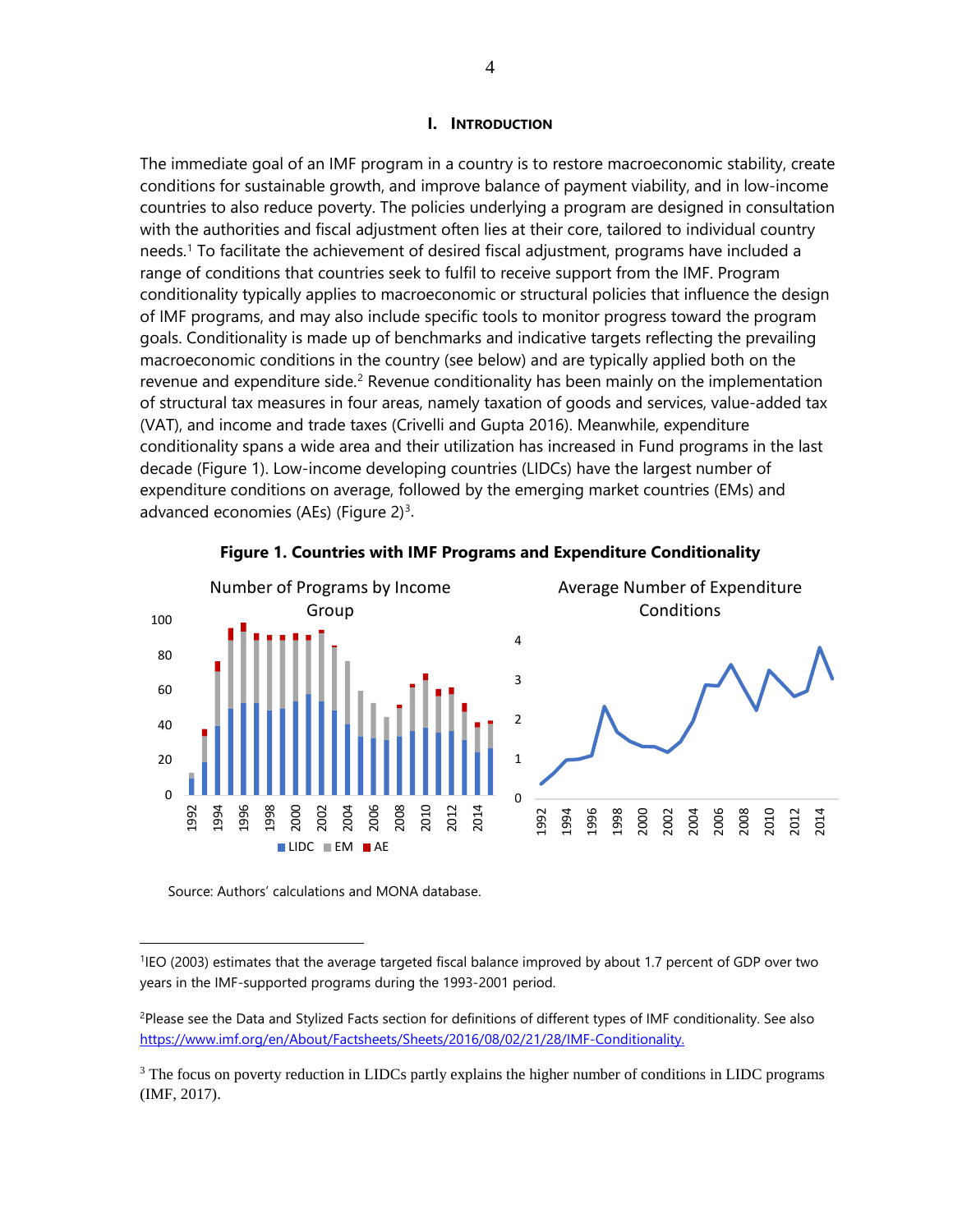



Expenditure conditions have comprised quantitative ceilings or floors on overall or specific government expenditures (including social spending, wages and public investment), and public financial management (such as strengthening public investment processes, fiscal transparency, budget preparation and minimizing fiscal risks) (see Appendices A and B for a full list of conditions and their incidence).

The effects of IMF programs in general, and of specific conditionality on education and health spending have been widely debated in the literature. Critics claim that IMF programs have failed to deliver desired increases in social sector spending. Some studies argue that austerity measures and particularly conditionality on wage bill have lowered such spending (Ooms and Hammonds 2009, Rowden 2009, and MacDonald 2007). Others have contended that IMF programs are influenced by political considerations, size of quota, and the share of a country's nationals among the professional staff at the Fund (Barro and Lee 2005). Kentikelenis, Stubbs and King (2015, 2016), Baker (2010), Benton and Dionne (2015), and Stubbs and others (2017) further contend that IMF conditionality has reduced fiscal space for health spending in African countries. This has been countered by Clements, Gupta and Nozaki (2013) who have argued that IMFsupported programs can potentially increase social spending through three channels: higher growth during the program period which raises domestic revenues, safeguards in programs that protect social spending from the austerity measures (Gupta and others 2000, Gupta 2010), and catalyzing foreign aid and investment during the program period that increases overall fiscal space. They find that spending in the education and health sectors increases at a faster pace in countries supported by an IMF program than in other developing economies without IMF programs. The study by Stubbs and others 2017 overlooks key channels in programs with a beneficial impact on fiscal space (such as the effect of revenue conditionality on revenue performance) and relies overly on a qualitative methodology (Gupta (2017)). Moreover, health and education spending have typically been protected in IMF-supported programs (IMF (2017)).

Some scholars have argued that IMF programs have lowered economic growth in countries borrowing from the IMF (Dreher 2006, Przeworski and Vreeland 2000). In this context, Bas and Stone (2014) study the long-term growth impact of programs and support the view that in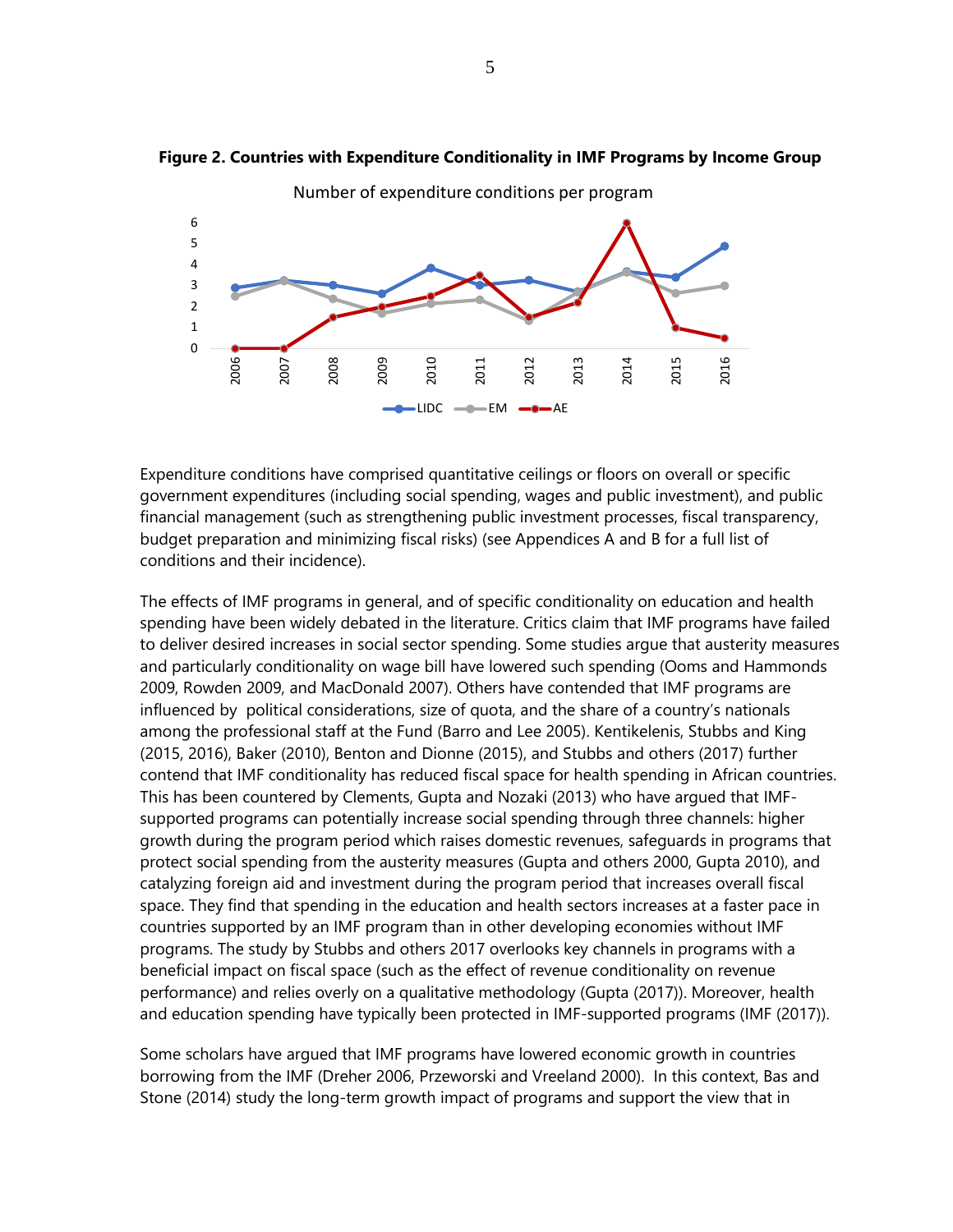countries participating in programs in general benefit from higher growth rates. They find that long-term users of IMF support benefit the most. Bal-Gunduz and others (2013) find support for this result and highlight advantages to LIDCs from a long-term engagement with the IMF in the context of programs. Newiak and Willems (2017) apply a synthetic control methodology on a handful of countries and find that even an IMF-monitored program with no financing helped promote growth and foreign direct investment, and lower inflation in these economies. Atoyan and Conway (2006) employ both instrumental variable and propensity score matching techniques and conclude that a country's economic growth does not benefit contemporaneously from participating in IMF programs but it picks up after the conclusion of program. They further observe that programs have other favorable contemporaneous effects such as improvements in fiscal and current account balances.

Despite numerous studies on the impact of IMF programs in general, research on the impact of specific IMF conditionality on the composition of public expenditure is limited. The literature has investigated the relationship between the composition of public spending and economic growth and emphasized that seemingly productive expenditures (i.e., capital expenditure), when used in excess, could become unproductive (Devarajan, Swaroop, and Zou (1996) and Paternostro, Rajaram and Tiongson (2007)). Gupta and others (2005) assess the expenditure composition and growth nexus and find that the composition of public outlays matter for growth: those countries with a higher share of capital and nonwage goods and services enjoy higher economic growth while others with a larger share of wage bill suffer from lower output growth. Cordella and Dell'Ariccia (2002) argue that IMF conditionality on specific expenditures - such as a spending floor on social spending and public investment - needs to balance its benefits with costs arising from distorted resource allocation. On the revenue side, Crivelli and Gupta (2016) show that the strongest impact of conditionality is on taxes on goods and services, including the VAT.

Although expenditure conditionality provides a quantitative control on certain spending components, the quality of public spending is also of crucial importance. Higher expenditures do not necessarily mean better outcomes if sectoral inefficiencies continue to prevail, or if public investment is used for unproductive and inappropriate projects. Pritchett's (1996) white elephant hypothesis highlights the inefficiency of certain public sector expenditures, and concludes that especially in developing countries, a dollar's worth of public investment does not always create a dollar's worth of public capital.

In this paper, we investigate the impact of different types of expenditure conditions in IMF programs on key expenditure components such as health and education, public investment and wage bill. In doing so, we assemble a dataset on expenditure conditionality in IMF programs since 1992 disaggregated by the type of condition and its specific targets. The contribution of this study is twofold. First, it analyzes the short- and long-term impact of different types of expenditure conditionality on wage, health, education, public investment, and total general government expenditures. Second, it examines possible trade-offs associated with implementing conditionality.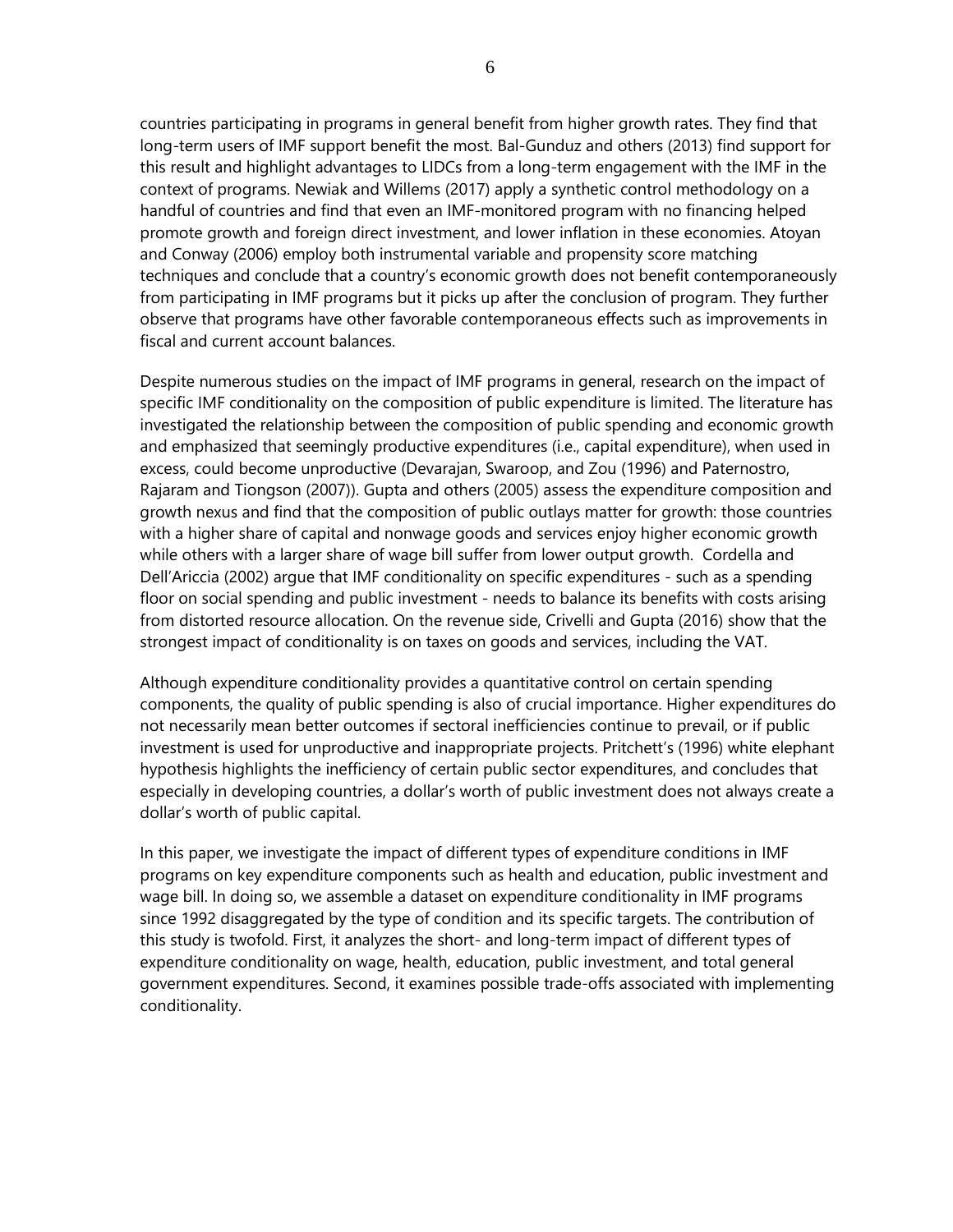The empirical analysis shows that structural conditionality<sup>[4](#page-6-0)</sup> has been most effective over the longer term in improving the composition of government spending, by increasing the share of growth-friendly and poverty reducing spending on health and education. While spending floors on health, education or public investment may help program countries achieve short-term objective of protecting such spending during the adjustment period, they might exert pressure on the rest of the budget and limit allocations to other expenditures.<sup>[5](#page-6-1)</sup> This suggests that programs should combine short-term conditionality on specific expenditure components with the long-term structural conditionality covering public financial reforms. The analyses also emphasize that strong implementation of conditionality is crucial for achieving superior outcomes. The findings of this paper are of relevance to policy makers of countries targeting achievement of the Sustainable Development Goals (SDGs). In this context, structural reforms with a medium-term perspective can help achieve significant increases in social sector spending.

The rest of the paper is organized as follows. Section II provides an overview of data. Section III discusses the empirical methodology, its appropriateness in addressing the research questions, and our findings on the impact of IMF conditionality on macroeconomic performance of program countries. Finally, section IV concludes and provides policy recommendations.

# **II. DATA AND STYLIZED FACTS**

IMF program conditions may take various forms including quantitative performance criteria (QPC), indicative targets (IT), structural benchmarks (SB), or prior actions (PA). Quantitative performance criteria are conditions that are under the control of the government officials and could be measured by economic indicators. Examples of QPCs include a maximum level of domestic financing, a minimum level of international reserves, or a certain range for the fiscal balance. Indicative targets are also quantitative measures which could be set in addition to the QPCs to assess the progress in meeting the objectives and are sometimes set when QPCs cannot be met due to data unreliability. These targets might be converted into QPCs as uncertainty lessens with some modifications. Structural benchmarks, on the other hand, are not quantifiable and are used as critical markers to assess the implementation of the program. Examples of structural benchmarks include measures to strengthen public financial management, and improve social safety nets. Finally, prior actions are actions that the authorities agree to take before the program approval of the IMF Executive board. Completion of pending public financial reforms such as bank reconciliation and elimination of price controls are examples of prior actions. Among different types of conditionality, unmet QPCs require formal waiver from the Executive Board to mark the review as complete, while IT and SBs are assessed in the context of the overall program and do not require a formal waiver if unmet.

We construct our expenditure conditionality based on the IMF's Monitoring of Fund Arrangements (MONA) database. The MONA database provides data on IMF programs and detailed information on expenditure conditionality in each program, and whether conditions were met or not. The categorization of the conditionality into different subgroups and the

<span id="page-6-0"></span> <sup>4</sup> Conditionality classified under Public Financial Management. Details are available in Appendix A.

<span id="page-6-1"></span><sup>5</sup> Dabla-Norris, Ho, and Kyobe (2016) find that productivity and economic growth in emerging markets could benefit substantially from tailored institutional and structural reforms.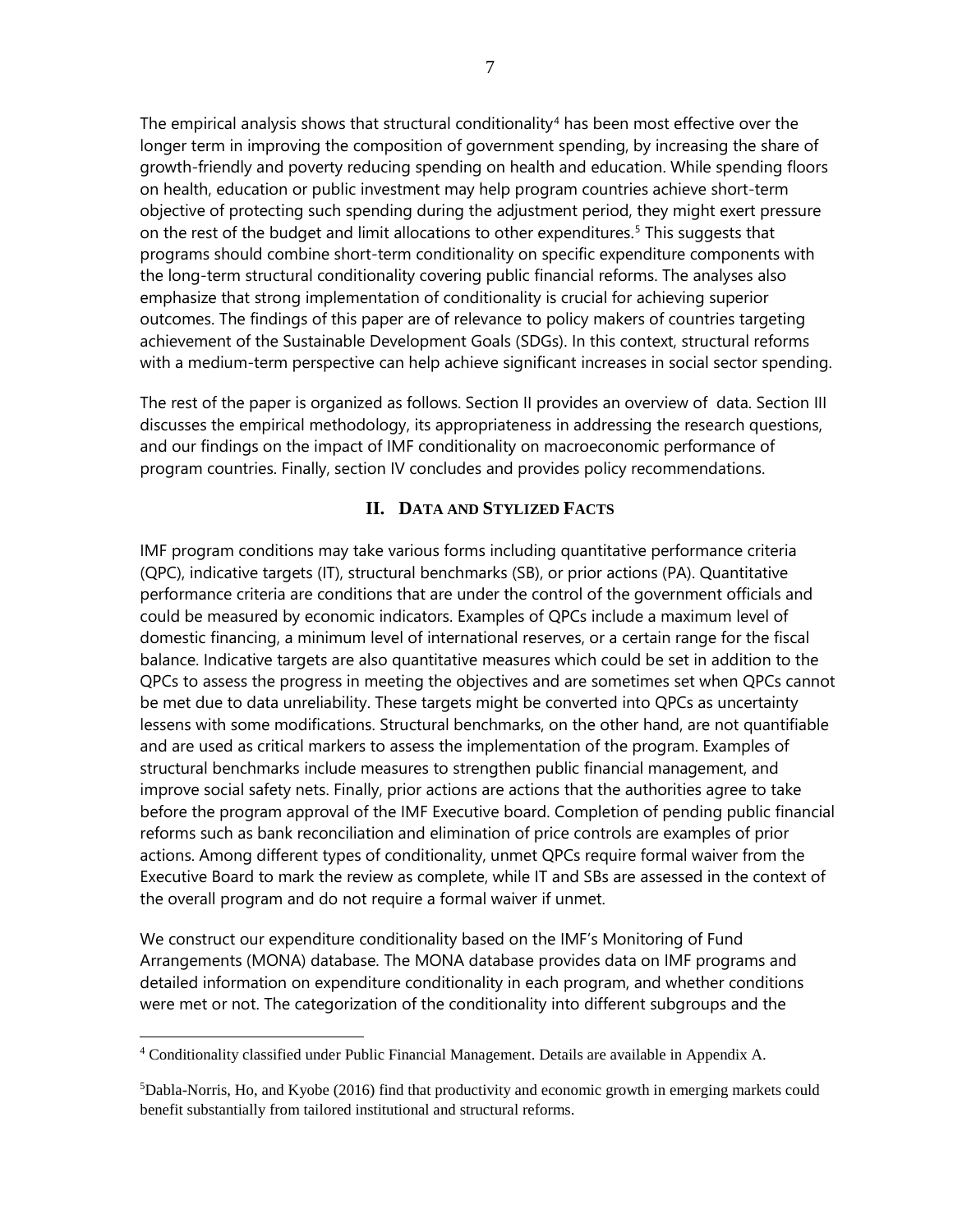methodology for constructing the expenditure conditionality dataset can be found in Appendix A.

The dataset consists of annual data for an unbalanced panel of 106 emerging market and lowincome countries over the period 1992-2016, countries that had at least one IMF program over the sample period<sup>6,[7](#page-7-1)</sup> We exclude the 9 advanced countries from the quantitative analysis because their number is small in our sample and because their economic conditions and institutions are qualitatively different from those in low-income developing and emerging market economies. Data on the composition of expenditure are sourced from the IMF's *World Economic Outlook* (WEO), the World Bank's World Development Indicators (WDI), IMF Investment and Capital Stock Dataset (2017), and IMF internal dataset on Government Compensation and Employment (2016). A full description of the dataset and its sources is provided in Appendix A.



**Figure 3. Average Number of Program Conditionality by Type**

Note: IT, QPC, SB, and PA denote Indicative Target, Quantitative Performance Criteria, Structural Benchmark, and Prior Action, respectively.

<span id="page-7-0"></span> For our purposes, it does not matter if IMF programs are consecutive or not as the study's focus is on exploring the long-run impact of conditionality.

<span id="page-7-1"></span>The data are unreliable prior to 1992, which then determined the study's starting point.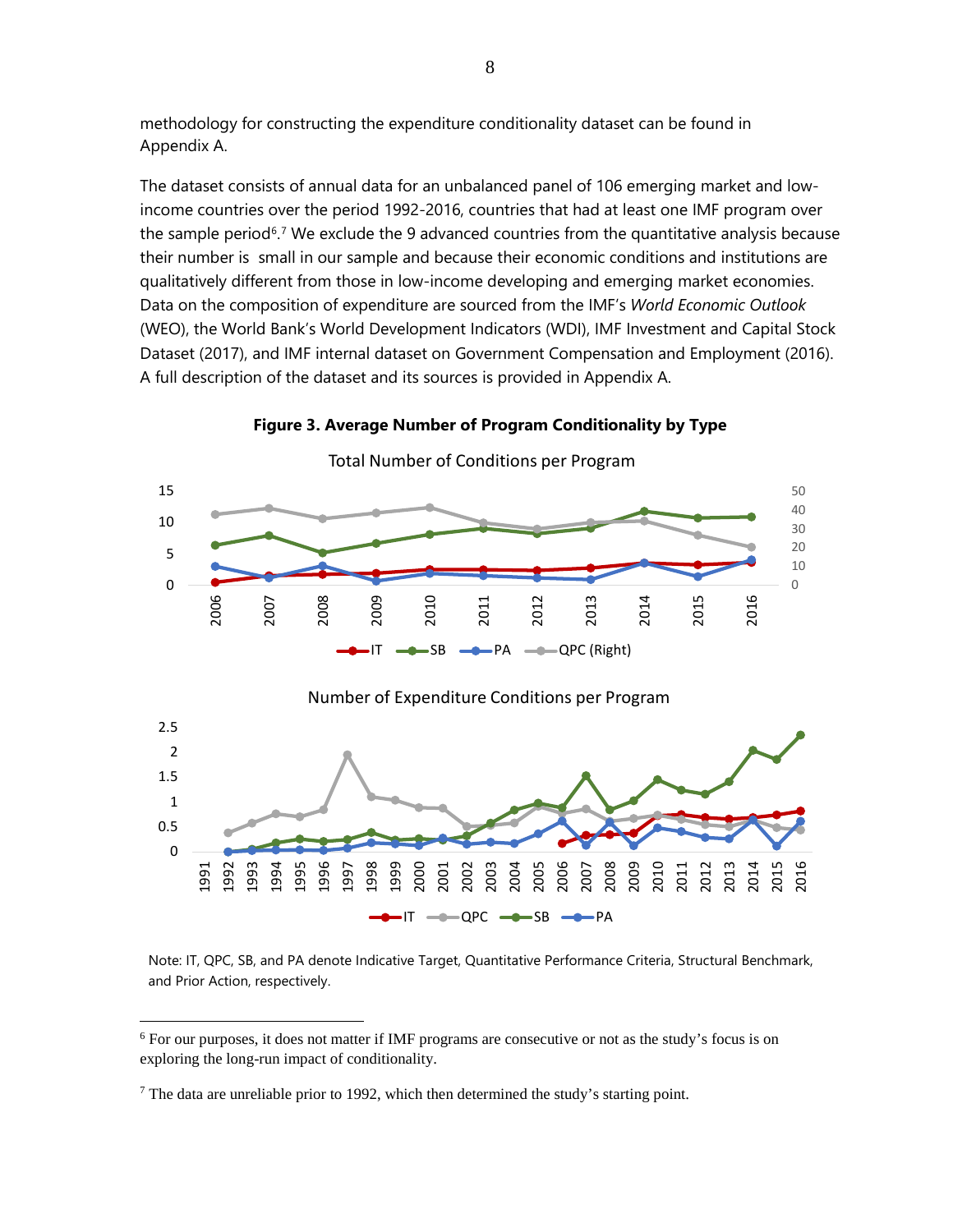During the 1992-2016 period, conditionality primarily took the form of quantitative performance criteria (such as the minimum level of international reserves, maximum recourse to central bank financing) and structural benchmarks (such as measures pertaining to public financial management, strengthening the financial system), which on average comprised 46 percent and 31 percent of total conditions, respectively (Figure 3). However, over the past 10 years, the proportion of structural benchmarks has overtaken the proportion of quantitative performance criteria; on average over 2005-2015, 42 percent of all conditions were structural benchmarks, while 22 percent were quantitative performance criteria. Since 2010, indicative targets and prior actions have remained stable or increased slightly.

The increased usage of expenditure conditions is attributable to greater reliance on structural benchmarks. On average during the full sample period, more than 80 percent of expenditure conditions were met,<sup>[8](#page-8-0)</sup> with structural benchmarks and indicative targets being met with a higher frequency (Figure 4). The focus of conditionality has shifted from broader conditions such as those on general government spending to improving budget execution and control, public investment, and social and priority spending (Appendix Figure 1).



**Figure 4. Success Rate of Implementing Expenditure Conditions by Category**

Note: IT, QPC, SB, and PA denote indicative target, quantitative performance criteria, structural benchmark, and prior action, respectively.

<span id="page-8-0"></span><sup>&</sup>lt;sup>8</sup> Our data suggests that expenditure conditionality is met at a higher rate compared with other types of conditionality.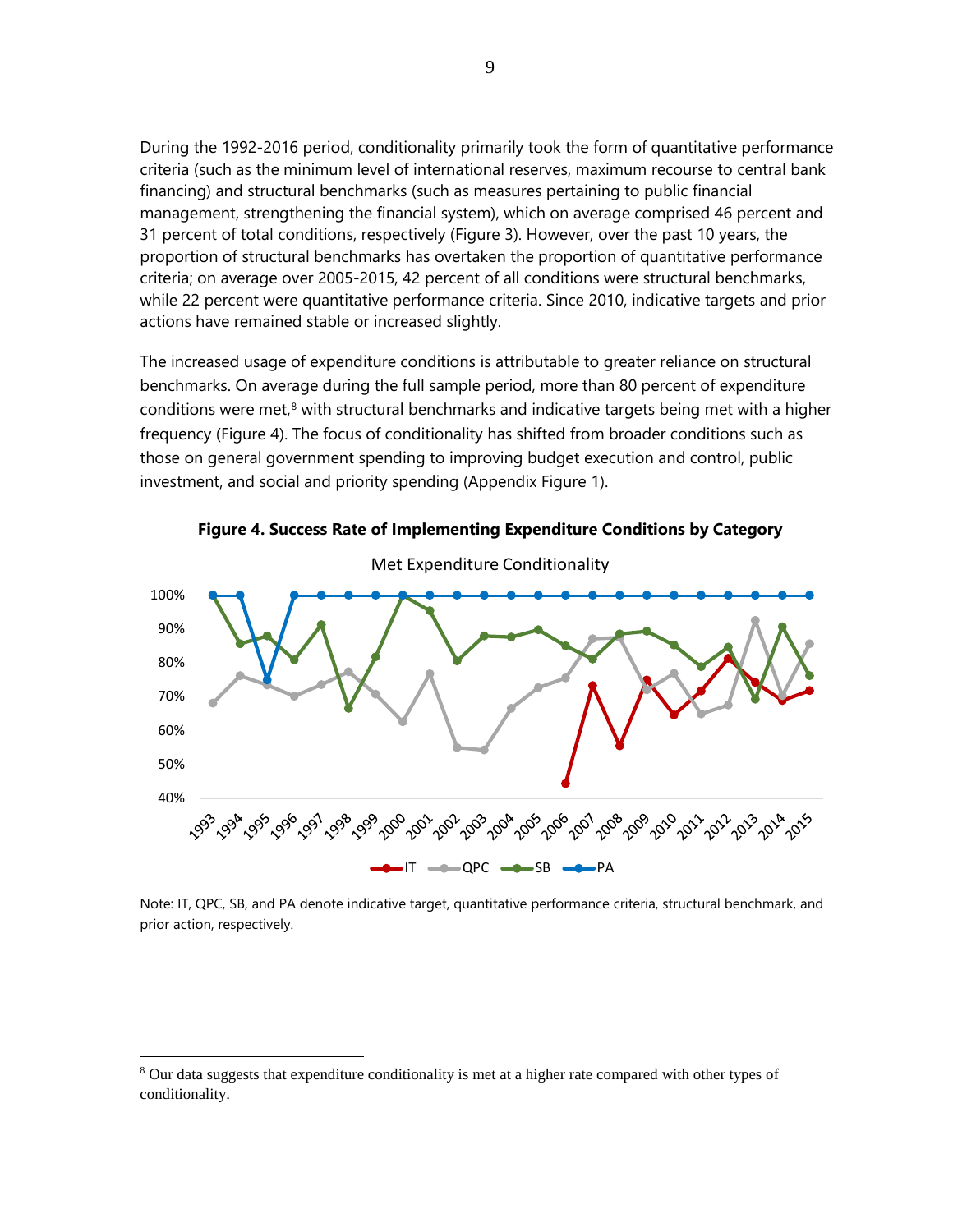#### **III. EMPIRICAL SPECIFICATIONS AND MAIN FINDINGS**

We investigate the long-run and short-run impact of different types of IMF expenditure conditions on the components of public spending. Estimation techniques should be able to control for short term dynamics, endogeneity, sample selection bias, reverse causality, omitted common effects, and dependence of the error terms.

The development of ARDL (autoregressive distributed lag) specifications is sufficient in resolving the above-noted econometric issues afflicting the long-run estimation under certain conditions. The long-run effect is identified regardless of whether the order of integration is zero or one, irrespective of whether the regressors are exogeneous, and is robust to reverse causality (Pesaran 1997, Pesaran and Shin 1998, and Pesaran and Smith 1995). However, the ARDL specifications assume that the errors are distributed independently, which may lead to incorrect inferences and inconsistent estimates in the presence of cross-sectional dependence. This assumption is problematic in our case, as suggested by high p-values of cross-sectional dependence tests - the null hypothesis that the specification contains cross sectional dependence could not be rejected. Global factors, whether observed or unobserved - such as oil price shocks, occurrence of financial crises – could significantly bias the estimates if correlated with the regressors. Similarly, we could not use other techniques, namely the mean group estimation which would allow the coefficients to be heterogeneous and vary across countries. Pesaran and Smith (1995) show that the meangroup coefficients are consistent if the time dimension is sufficiently large and if cross-sectional dependence across the error terms is absent; these conditions are not met in our case given the moderate time dimension of the data and the persistence of cross-sectional dependence.

To tackle these drawbacks of ARDL, the cross sectionally augmented autoregressive distributed lag (CS-ARDL) and cross-sectionally augmented distributed lag (CS-DL) were developed, both of which are upgraded version of the traditional ARDL approach, introduced by Chudik and others (2016) and Chudik and Pesaran (2015), respectively. CS-ARDL and CS-DL overcome these problems - which is crucial for our study - by incorporating cross-sectional averages of the dependent variable, regressors, and their lags, p. <sup>9</sup>

The baseline CS-DL specification includes cross-country analysis using mean group estimation:

$$
\Delta y_{it} = c_i + \theta_i X_{it} + \sum_{l=0}^{p-1} \delta_{il} \Delta X_{i,t-l} + \omega_{iy} \overline{y}_t + \sum_{l=0}^2 \omega_{i,xl} \overline{X}_{t-l} + \varepsilon_{it}, \qquad (1)
$$

where *i*, *t* are indices for country and time, respectively, and  $y_{it}$  is the dependent variable. The main variable of interest is  $X_{it}$  which denotes whether a certain expenditure conditionality was met, and  $\theta_i$  captures the long-run effect, or level relationship, of meeting the conditionality. The mean group of the  $\theta_i$  coefficients are denoted by  $\hat{\theta}$ , which represents the average long run impact across the full sample.  $\overline{y}_t$  and  $\overline{X}_t$ , respectively denote the cross-sectional averages of the

<sup>&</sup>lt;sup>9</sup> To be consistent across different estimations, we set the number of lags to 2. Incorporating more lags would not be possible for the CS-ARDL approach as the time series dimension of our data is not large enough.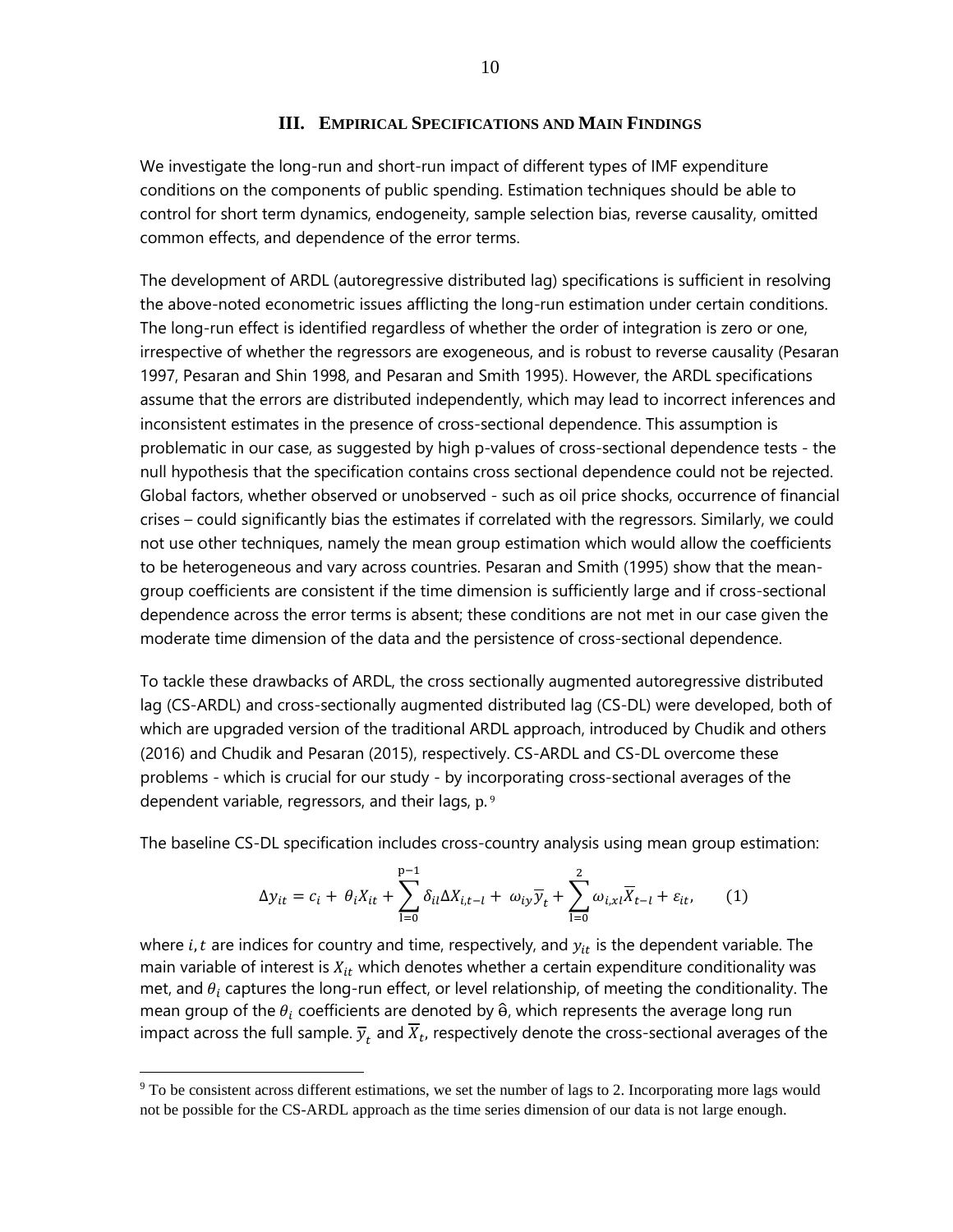dependent variable and if the conditionality was met, and  $\varepsilon_{it}$  is the error term. To study the impact of IMF expenditure conditionality on the key components of spending and their composition, the dependent variables include spending on education, health, public investment, and wage outlays. Health and education expenditures are scaled by both GDP to observe the absolute impact of conditionality on them and by total government expenditure to measure the conditionality impact on relative shares in the budget. Wage outlays are expressed as a share of GDP to investigate whether conditionality in IMF programs contain them in the long run, and public investment is expressed in log per capita terms to investigate whether it has been impacted by the conditionality in the long term. Furthermore, we study the impact of each conditionality on total government expenditure as share of GDP since IMF programs often include fiscal tightening objectives.

Chudik and others (2016) show that CS-DL is equivalent to the CS\_ARDL specification. The latter could be represented as:

$$
\Delta y_{it} = c_i + \sum_{l=1}^{p} \phi_{il} y_{it-1} + \sum_{l=0}^{p} \beta_{il} X_{i,t-l} + \sum_{l=0}^{2} \psi_{il} \overline{Z}_{i,t-l} + \varepsilon_{it}, \qquad (2)
$$

where  $\overline{Z}_t$  consists of two sets of variables,  $\overline{y}_t$  and  $\overline{X}_t$ , and the rest of the variables are defined the same way as in the CS-DL specification. We are able to capture the short-run (within year) impact of expenditure conditionality using the CS-ARDL specification, and the long run coefficients in a CS-ARDL model could be calculated from the short-run coefficients,  $\beta_{il}$  and  $\phi_{il}$ , as:

$$
\theta_{i} = \frac{\sum_{l=0}^{p} \beta_{il}}{1 - \sum_{l=1}^{p} \phi_{il}} \qquad (3)
$$

We follow these specifications and include exploration of heterogeneity in country groupings by running regressions for each income group, i.e., emerging markets versus low-income developing countries. Furthermore, repeating the regressions for three different samples—full sample, emerging markets, and low -income countries—we find differences in how effective each conditionality has been in each country group.

CS-ARDL and CS-DL are shown to be robust to endogeneity, structural break, reverse causality and omitted common effects bias (Chudik and others 2016). In addition, CS-DL does not suffer from the selection bias in the estimation of the long-run coefficient as it is based on a meangroup estimation, where each coefficient is estimated individually.

One should note that although the CS-DL approach is robust to different lag orders, possibility of unit roots in variables, serial correlation in the errors, and cross-sectional dependence, it is consistent only when there is no feedback effect from the lagged dependent variable onto the regressors. Therefore, CS-DL approach could suffer from simultaneity bias and endogeneity. However, as discussed in Chudik and others (2016) over a set of Monte-Carlo experiments, the endogeneity bias is more than compensated by its overperformance in the small samples. CS-DL has better small sample performance when time dimension is not large or when the performance of the estimates in ARDL depend on the lag orders.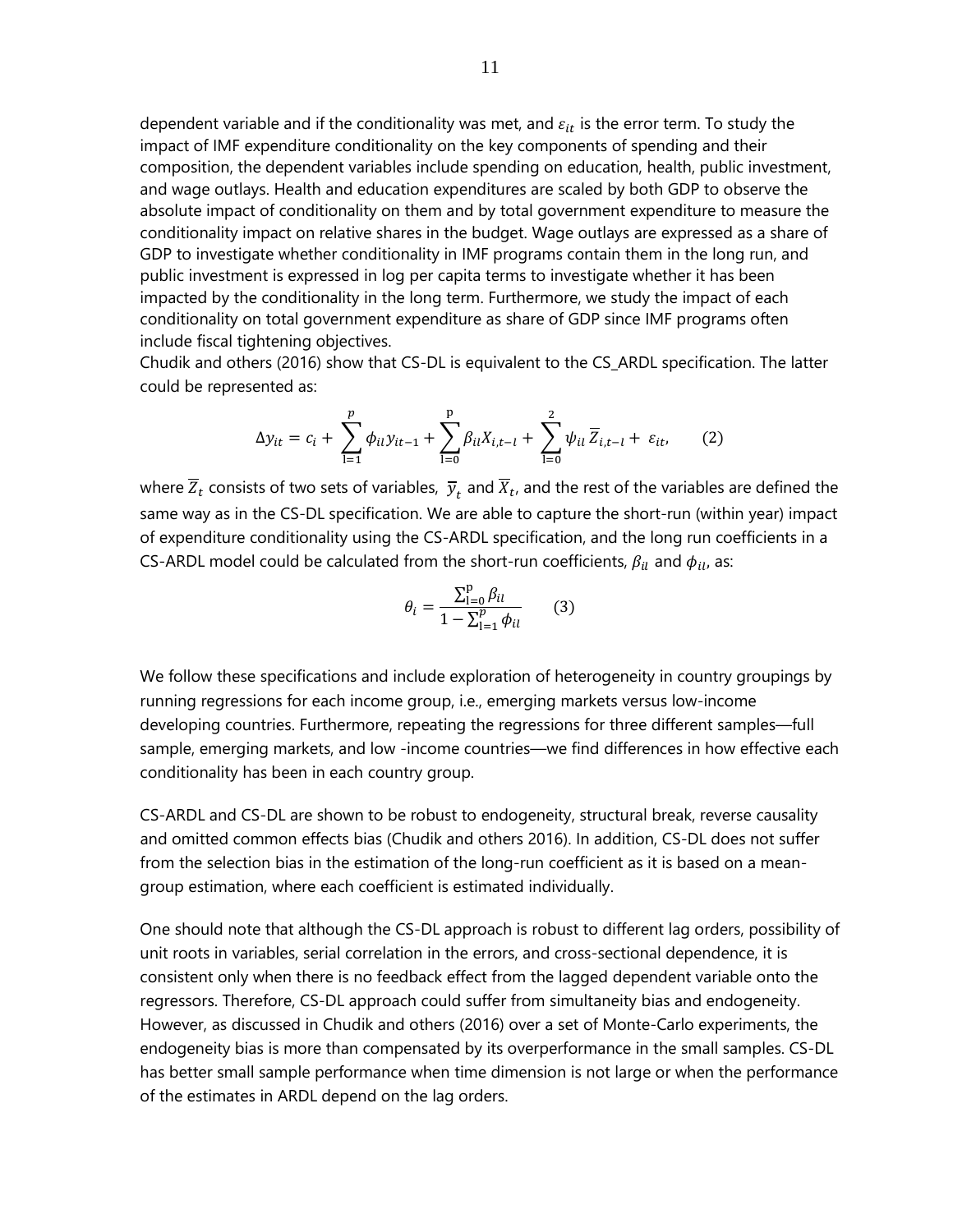#### **Main Results**

This study finds that the focus of expenditure conditionality has evolved in the IMF-supported programs in the past decade. The use of conditionality on social protection, budget execution, and public investment has been on the rise, while broader conditionality such as ceiling on general government spending has become less prevalent. Tables 1-6 report our findings on how different types of expenditure conditionality impact key public spending components, namely public investment, wage outlays and social spending which encompasses health and education expenditures. The tables on health and education spending report these expenditures both as share of GDP and as share of total public expenditures. The former would allow us analyze evolution of key expenditure components, while the latter would help investigate their share in the budget.

**Impact on health and education spending.** Table 1 presents the long-term effects of major expenditure conditionality on health and education spending. We examine the impact of quantitative conditionality (such as a ceiling on government spending or a floor on social spending and public investments) as well the effect of structural benchmarks (such as conditions on arrears payment, or accounting and financial reporting). The empirical exercise shows that the structural conditionality covering the budget process has the lasting impact on social spending<sup>10</sup>. As reported in the table, the coefficient for social expenditure conditionality is statistically insignificant while improvements in accounting and financial reporting and containing expenditure arrears have statistically significant impact on improving health and education expenditures over the long run. Conditionality on general government expenditure – conditionality not used often in the past decade – had long run benefits on health spending, an observation that needs further investigation of the underlying channels. On the other hand, conditionality on public investment might put pressures on other expenditures as suggested by the negative and statistically significant coefficient attached to the share of health spending in the budget, implying that there is a tradeoff between the spending categories as resources are often constrained in allocations to different growth-enhancing expenditures. Quantitatively, improving accounting and financial reporting, and containing the accumulation of arrears through IMF programs have helped countries improve education share of government expenditures by about 0.9-2 percent in the long run, and conditions on enhancing public investment has reduced the budget share of health spending by between 1.5-2.8 percent.

The benefit of IMF conditionality in health and education sectors is found mainly in low-income countries. Table 2 reports the impact of a broad set of measures on social spending disaggregated by income groups. The findings suggest that while condition on preventing

<span id="page-11-0"></span> $10$  As explained subsequently, one should note that reported social expenditures are not necessarily uniformly defined across countries. In addition, other expenditures may have been classified as social expenditures because of the IMF program conditionality.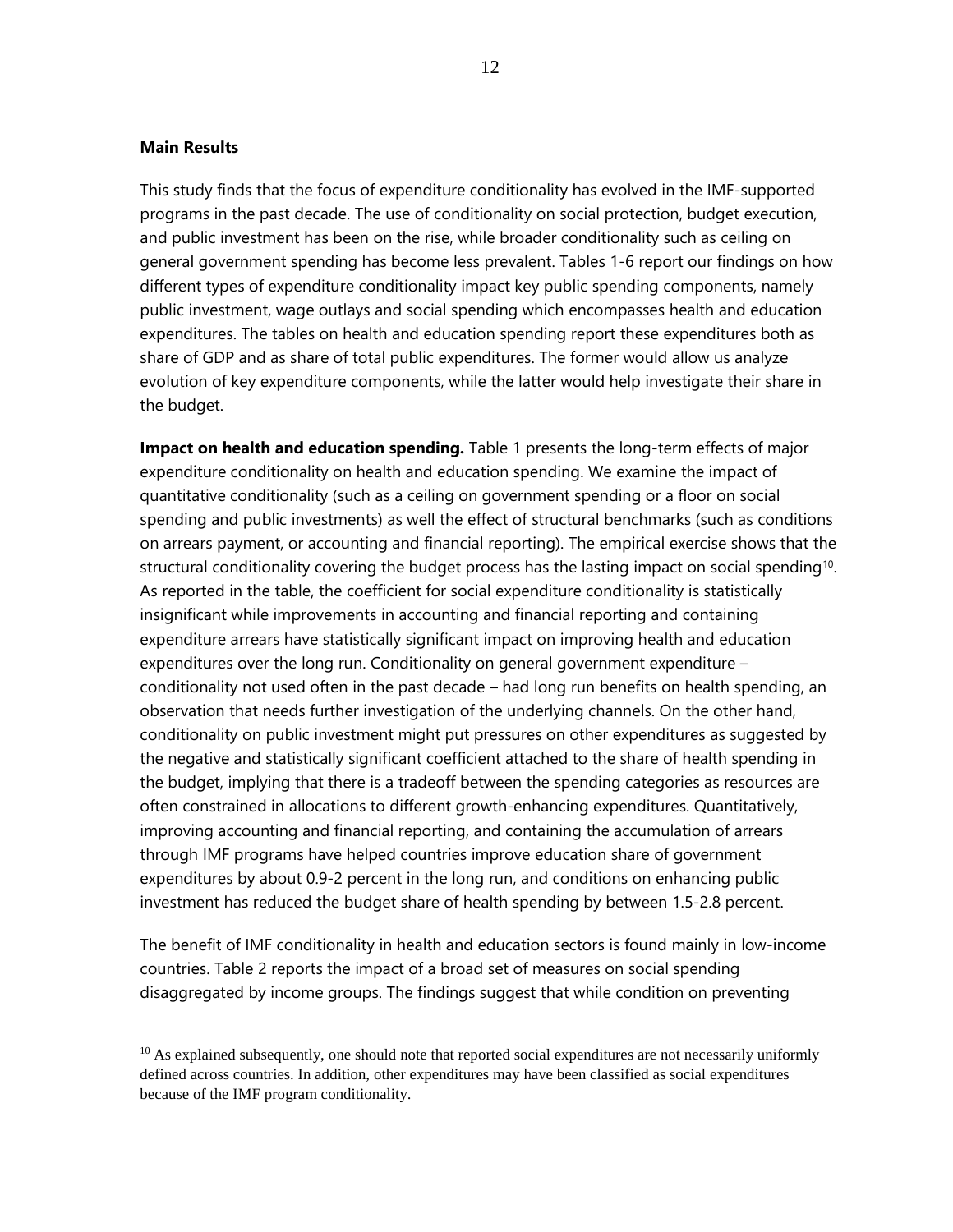further accumulation of arrears helped both low-income and emerging economies in enhancing health and education spending, the long-run benefits of conditions on budget execution and control, accounting and financial reporting, are mainly felt in low-income countries. These are in line with the hypothesis that low-income countries, which often lack strong institutional capacity, benefit from structural reforms and controls on how the budget is prepared, reported and executed (Filmer and others, 2000).<sup>11</sup>

**Impact on wage spending.** An assessment of the impact of expenditure conditions on wage spending reveals similar patterns, that is, it is not always the direct conditionality on the wage bill but also structural reforms which play a significant role in helping to contain it (Table 3). These findings are in line with IMF (2016) which highlights that ceilings on wage bill and employment do not appear to be as effective as structural reforms in the long run. While the impact of an explicit ceiling on wage spending is statistically insignificant (except in some regressions for the LIDCs sample), other conditions including some structural ones are statistically significant in containing it. Those conditions include legislative framework, preventing the accumulation of arrears, and budget execution and control in emerging markets. However, we note that although structural conditionality appears to contain wage spending in LIDCs (negative coefficient), the estimates appear to be insignificant. These results suggest that institutional improvements in LIDCs will not be able to control wage spending in the long-run, an area that requires further investigation in future research.<sup>[12](#page-12-1)</sup>

**Impact on public investment.** We further explored the long-term impact of different conditions on public investment. Table 4 indicates that structural reforms have been effective in boosting public investment in the long-run. Successful implementation of conditionality related to the accounting and financial reporting, budget execution and control, and budget preparation have played a crucial role in enhancing public investment. Quantitatively, results show that the

<span id="page-12-0"></span><sup>&</sup>lt;sup>11</sup> We also re-ran our regressions for the sub-sample of countries classified as fragile. Given the small sample size, only few results are found to be statistically robust. They show that general PFM conditionality (such as developing a PFM strategy, monitoring operations and financial operations of public enterprises) has a positive impact on enhancing public investment; a reduction in expenditure arrears creates fiscal space for productive spending in the long term; and improved budget preparation systems help increase the share of education sector in total budget outlays. This shows that a long-term institutional development helps improve expenditure outcomes in fragile states.

<span id="page-12-1"></span><sup>&</sup>lt;sup>12</sup> We repeat the regressions for wage spending in real per capita terms and find that a minimum floor on social spending, especially in low-income countries, lowers them in the long-run, suggesting that social spending floors lead governments to have a better mix of wage and non-wage costs in social sectors (results not reported in the paper and are available upon request). One should note that the definition of social spending varies across countries and may include spending on social safety nets and health and education sectors. The precise coverage of social sector spending depends on the agreement between the authorities and IMF staff for each program. A thorough investigation of the evolution of each component is necessary to understand how floors on social spending have impacted other budget components such as overall wage outlays.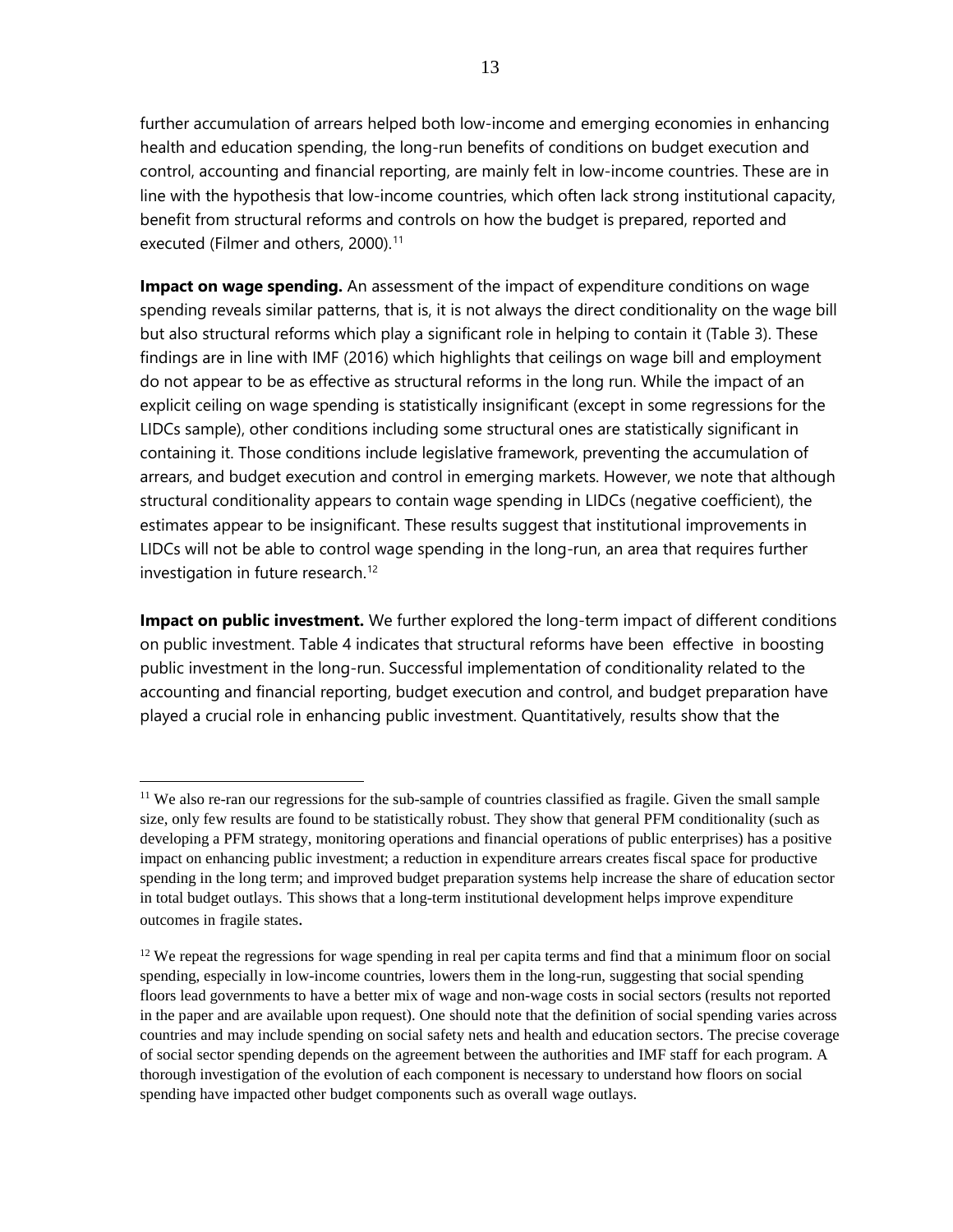implementation of IMF structural conditionality could help an emerging market country to increase its public investment by between 10 and 19 percent<sup>[13](#page-13-0)</sup>.

**Impact on government expenditure.** We further investigated whether overall government expenditure is restrained because of compliance with IMF conditionality. The results are reported in Table 5 and they indicate that measures on preventing further accumulation of arrears, accounting and financial reporting, budgetary execution and control, and legislative framework have long-lasting impact on budget spending, observed more significantly in the emerging market countries. However, similar to other types of conditionality, merely limiting overall government spending without accompanying structural reforms did not prove to be as effective.

A general question could be raised: Are these benefits from conditionality merely because of the participation in an IMF program, regardless of whether conditionality is met. To explore this, we added expenditure conditionality to the right hand side variables, hence making  $X_{it}$  a vector of two measures (the existence of conditionality, and whether it was met), and redid the estimations under two scenarios: i) having a dummy indicator on whether there was expenditure conditionality as an explanatory variable, ii) having both the existence of conditionality and whether it was met. The findings suggest that the mere existence of expenditure conditionality does not lead to improved outcomes, and that its implementation is crucial.

**Short-term effects of floors**. To complement our study of the long-run effects of expenditure conditionality in the IMF programs, we further explore their short-run impact using the CS-ARDL approach. The empirical estimations suggest that although the long-run impact of direct conditionality is not statistically significant, they have helped countries achieve short-term objectives. As presented in Table 6, health spending and public investment increase in the short term when countries comply with conditions, while as discussed earlier, their impact is not as durable. One could therefore argue that minimum floors for certain types of spending is helpful in ensuring adequate allocations for poverty and growth-enhancing programs in the short term in an environment of tight budgetary position.

# **IV. CONCLUDING REMARKS**

There is renewed interest among researchers on the effectiveness and macroeconomic impact of IMF programs in general and program conditionality in particular. This study presents a granular dataset on different types of expenditure conditions in the IMF programs and studies their shortand long-run effects on key components of government expenditure.

We find that expenditure conditions have become more focused on key government expenditures and structural issues, such as protecting growth-friendly and pro-poor spending.

<span id="page-13-0"></span><sup>&</sup>lt;sup>13</sup> The range is obtained based on the size of the statistically significant coefficients.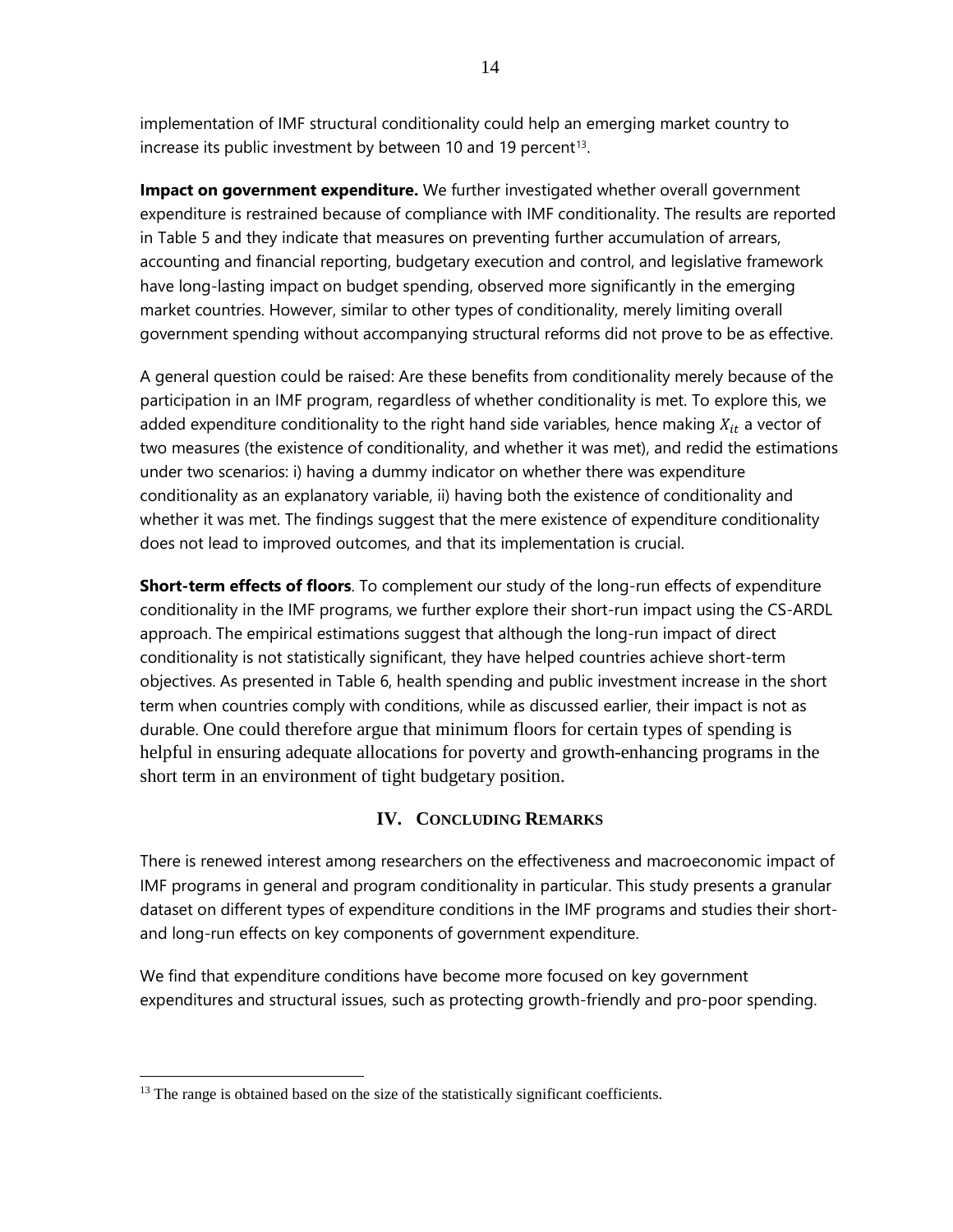They have included spending floors on social spending and public investment, improving budget execution and control, and preventing domestic arrears.

We find that structural conditionality has been most effective over the longer term. Conditions on the accumulation of arrears, and accounting and financial reporting have the highest long run impact on health and education spending. Moreover, these structural conditions together with those on budget execution and control, and containing extra budgetary expenditures have proven to be more effective in low-income countries. They have improved the composition of government spending by increasing the share of growth-friendly and poverty reducing spending on health and education.

Notwithstanding the above result, policy makers need to be aware of policy trade-offs they face. Although floors on specific spending such as public investment could boost such expenditures in the short term and potentially in long run, they tend to exert pressure on the rest of the budget and could limit the expansion of budget allocations to areas such as health. Binding constraints on one type of expenditure may distort resource allocation in the short term as countries meet certain budgetary conditions with limited fiscal space. Therefore, policy makers should weigh in the short- and long-term benefits of each type of conditionality before choosing the optimal mix. Finally, our analyses suggest that the mere existence of expenditure conditionality does not lead to improved outcomes, and that its implementation is crucial for achieving superior outcomes.

Future research could study the impact of conditionality on outcomes in education and health sectors. Higher expenditures in relation to GDP or expenditure shares do not necessarily mean better outcomes if sectoral inefficiencies continue to prevail. Furthermore, one could investigate whether different types of conditionality (structural, revenue, or expenditure) conditions are complements or substitutes in helping countries achieve long-term improvement in their macroeconomic conditions.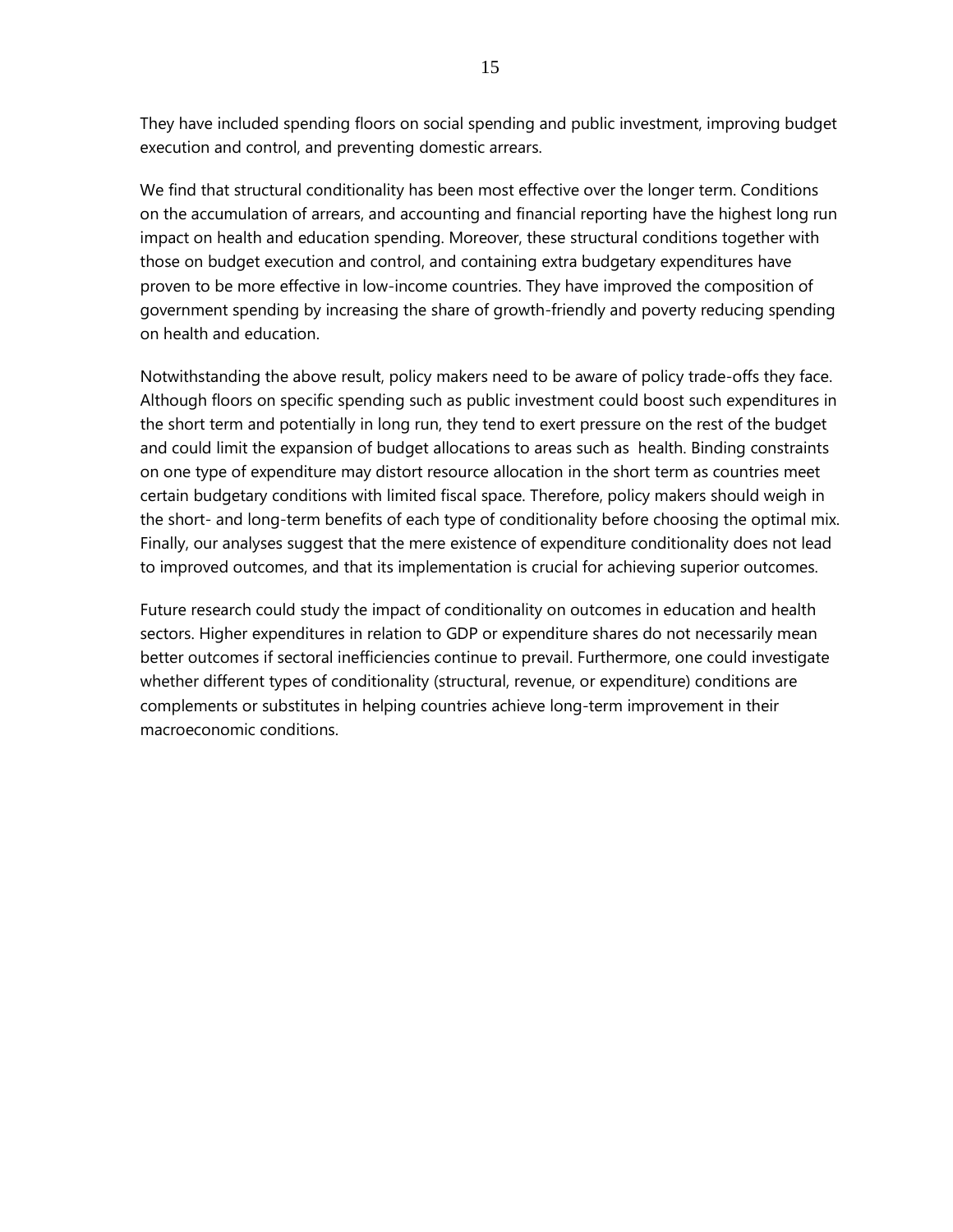|           |                               |                                     | Gov. Exp.                | Gov. Exp.            | Social Spen.             | Social Spen.        | Public Inv. Exp.         | Exp.<br>Public Inv.  | Arrears Acc.             | Arrears Acc.        | Arrears Pay              | Arrears Pay           | Accounting               | Accounting            |
|-----------|-------------------------------|-------------------------------------|--------------------------|----------------------|--------------------------|---------------------|--------------------------|----------------------|--------------------------|---------------------|--------------------------|-----------------------|--------------------------|-----------------------|
|           |                               | lags                                | $\overline{\phantom{0}}$ | $\sim$               | $\overline{\phantom{0}}$ | $\sim$              | $\overline{\phantom{0}}$ | $\sim$               | $\overline{\phantom{m}}$ | $\sim$              | $\overline{\phantom{m}}$ | $\sim$                | $\overline{\phantom{0}}$ | $\sim$                |
|           | of GDP                        | $\hat{\theta}$                      | $-0.002$<br>[0.002]      | $-0.001$<br>[0.001]  | 0.000<br>[0.002]         | 0.001<br>[0.002]    | 0.000<br>[0.001]         | 0.000<br>[0.001]     | 0.000<br>[0.001]         | 0.001<br>[0.001]    | $0.003*$<br>[0.002]      | 0.003<br>[0.002]      | $0.005***$<br>[0.002]    | $0.004**$<br>[0.002]  |
| Education | share                         | Observations<br>Number of countries | 1427<br>86               | 1380<br>86           | 1427<br>86               | 1380<br>86          | 1427<br>86               | 1380<br>86           | 1427<br>86               | 1380<br>86          | 1427<br>86               | 1380<br>86            | 1427<br>86               | 1380<br>86            |
|           | Share of total<br>expenditure | ê                                   | $-0.013$<br>[0.012]      | 0.001<br>[0.010]     | 0.001<br>[0.009]         | 0.001<br>[0.011]    | $-0.005$<br>[0.004]      | $-0.005$<br>[0.004]  | $0.010*$<br>[0.005]      | $0.017*$<br>[0.009] | $0.009*$<br>[0.005]      | $0.015**$<br>[0.007]  | $0.020***$<br>[0.006]    | $0.020***$<br>[0.006] |
|           |                               | Observations<br>Number of countries | 1266<br>79               | 1233<br>79           | 1266<br>79               | 1233<br>79          | 1266<br>79               | 1233<br>79           | 1266<br>79               | 1233<br>79          | 1266<br>79               | 1233<br>79            | 1266<br>79               | 1233<br>79            |
|           | of GDP                        | $\widehat{\Theta}$                  | $0.003*$<br>[0.001]      | $0.004**$<br>[0.002] | $-0.001$<br>[0.002]      | $-0.001$<br>[0.002] | 0.000<br>[0.001]         | $-0.001$<br>[0.003]  | 0.001<br>[0.001]         | 0.002<br>[0.001]    | $-0.002**$<br>[0.001]    | $-0.004**$<br>[0.002] | 0.000<br>[0.002]         | 0.000<br>[0.002]      |
|           | share                         | Observations<br>Number of countries | 1987<br>100              | 1889<br>100          | 1987<br>100              | 1889<br>100         | 1987<br>100              | 1889<br>100          | 1987<br>100              | 1889<br>100         | 1987<br>100              | 1889<br>100           | 1987<br>100              | 1889<br>100           |
| Health    | Share of total<br>expenditure | $\hat{\theta}$                      | 0.009<br>[0.006]         | 0.009<br>[0.010]     | 0.006<br>[0.008]         | 0.009<br>[0.008]    | $-0.015*$<br>[0.008]     | $-0.028*$<br>[0.016] | 0.011<br>[0.008]         | $0.020*$<br>[0.012] | 0.000<br>[0.006]         | $-0.001$<br>[0.010]   | $0.012*$<br>[0.007]      | 0.013<br>[0.012]      |
|           |                               | Observations<br>Number of countries | 1770<br>95               | 1704<br>95           | 1770<br>95               | 1704<br>95          | 1770<br>95               | 1704<br>95           | 1770<br>95               | 1704<br>95          | 1770<br>95               | 1704<br>95            | 1770<br>95               | 1704<br>95            |

# **Table 1. Impact of IMF Expenditure Conditionality on Health and Education Spending**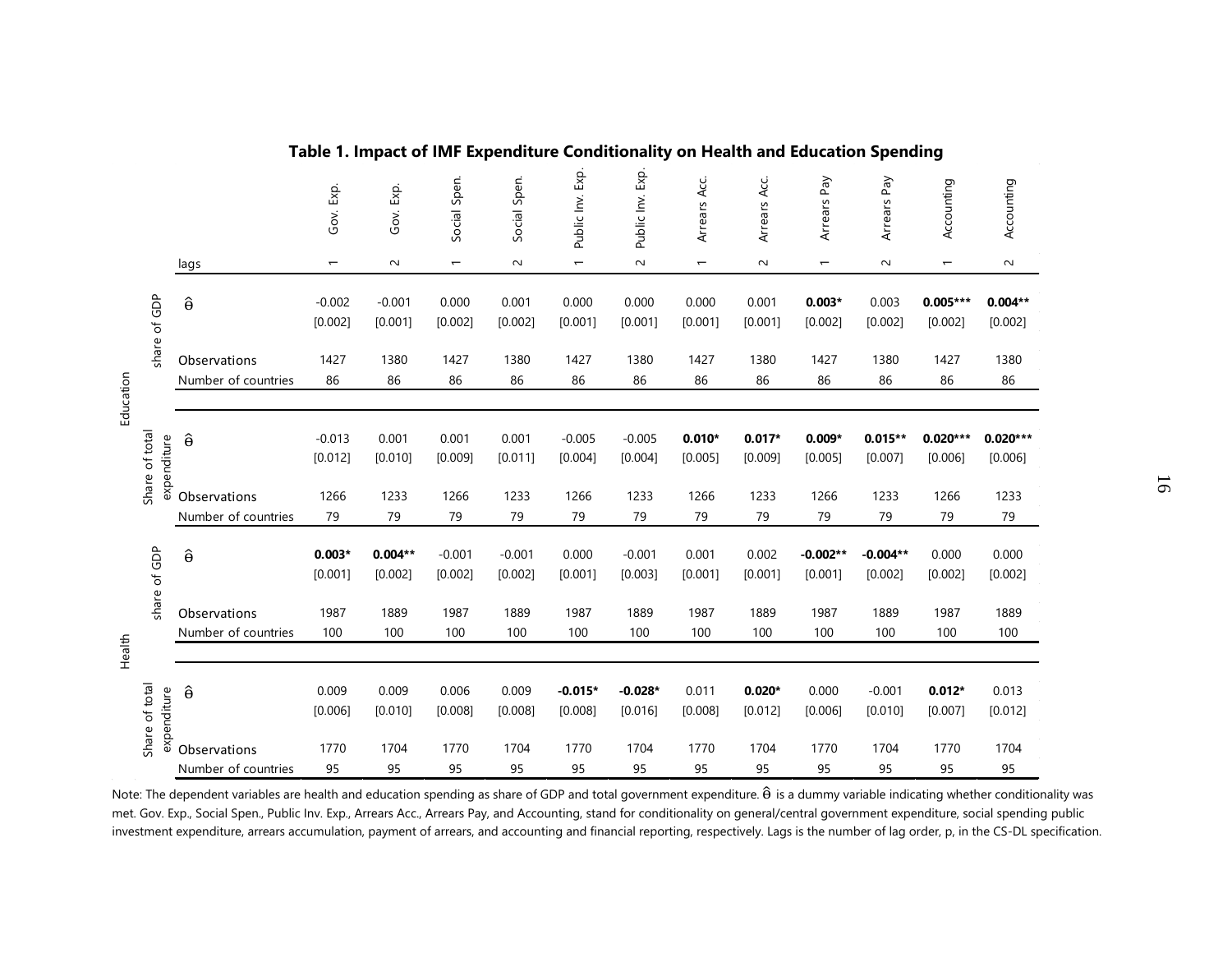|                             |                                                                                                                                                                                                                                                                                                                           | Arrears Acc-<br>ΕM    | Arrears_Acc<br>ΞM    | Εxρ<br>Extbudg<br>ΞM         | Exp-<br>Extbudg<br>ΞM                                         | Accounting<br>$\mathsf{E}\mathsf{M}$ | Accounting<br>$\mathop{\mathbb{E}}$              | <b>Budget Exe</b><br>$\mathbb E$          | <b>Budget Exe</b><br>EM | Arrears Acc-<br>DC                                          | arrears_acc-<br>DC         | extbudg_ex<br>p-LIDC | extbudg_ex<br>p-LIDC | accounting<br>DC      | accounting<br>DC      | budget_exe-<br>DC | budget_exe-<br>DC   |
|-----------------------------|---------------------------------------------------------------------------------------------------------------------------------------------------------------------------------------------------------------------------------------------------------------------------------------------------------------------------|-----------------------|----------------------|------------------------------|---------------------------------------------------------------|--------------------------------------|--------------------------------------------------|-------------------------------------------|-------------------------|-------------------------------------------------------------|----------------------------|----------------------|----------------------|-----------------------|-----------------------|-------------------|---------------------|
|                             | Lags                                                                                                                                                                                                                                                                                                                      |                       | $\sim$               |                              | $\sim$                                                        |                                      | $\sim$                                           |                                           | $\sim$                  | $\overline{ }$                                              | $\sim$                     |                      | $\sim$               |                       | $\sim$                | $\overline{ }$    | $\sim$              |
| share of GDP                | $\hat{\theta}$                                                                                                                                                                                                                                                                                                            | $0.002*$<br>[0.001]   | $0.002*$<br>[0.001]  | 0.001<br>[0.002]             | 0.003<br>$[0.002]$ $[0.002]$                                  | $-0.001$                             | $-0.001$                                         | $-0.002$<br>$[0.002]$ $[0.002]$ $[0.007]$ | $-0.01$                 | 0.000<br>[0.002]                                            | 0.001<br>[0.003]           | $0.002*$<br>[0.001]  | $0.003**$<br>[0.002] | $0.012***$<br>[0.004] | $0.011***$<br>[0.004] | 0.001<br>[0.002]  | 0.001<br>[0.003]    |
| Education                   | Observations<br>Number of countries                                                                                                                                                                                                                                                                                       | 706<br>43             | 678<br>43            | 706<br>43                    | 678<br>43                                                     | 706<br>43                            | 678<br>43                                        | 706<br>43                                 | 678<br>43               | 721<br>43                                                   | 702<br>43                  | 721<br>43            | 702<br>43            | 721<br>43             | 702<br>43             | 721<br>43         | 702<br>43           |
| share of Total              | $\begin{bmatrix} 2 & 6 \\ 1 & 1 \\ 2 & 3 \\ 2 & 3 \\ 3 & 4 \\ 4 & 5 \\ 5 & 6 \\ 6 & 7 \\ 7 & 8 \\ 8 & 9 \\ 10 & 10 \\ 10 & 10 \\ 10 & 10 \\ 10 & 10 \\ 10 & 10 \\ 10 & 10 \\ 10 & 10 \\ 10 & 10 \\ 10 & 10 & 10 \\ 10 & 10 & 10 \\ 10 & 10 & 10 \\ 10 & 10 & 10 \\ 10 & 10 & 10 \\ 10 & 10 & 10 & 10 \\ 10 & 10 & 10 & 1$ | $0.011**$<br>[0.005]  | $0.018**$<br>[0.008] | $-0.002$                     | $-0.005$<br>$[0.002]$ $[0.004]$                               | 0.002<br>[0.008]                     | 0.002                                            | $-0.004$                                  |                         | $-0.005$ 0.020**<br>$[0.008]$ $[0.009]$ $[0.012]$ $[0.010]$ | $0.035*0.010**$<br>[0.019] | [0.004]              | 0.004<br>[0.004]     | $0.023**$<br>[0.010]  | $0.030***$<br>[0.011] | 0.008<br>[0.010]  | $0.021*$<br>[0.013] |
|                             | Observations                                                                                                                                                                                                                                                                                                              | 640<br>40             | 620<br>40            | 640<br>40                    | 620<br>40                                                     | 640<br>40                            | 620<br>40                                        | 640<br>40                                 | 620<br>40               | 626<br>39                                                   | 613<br>39                  | 626<br>39            | 613<br>39            | 626<br>39             | 613<br>39             | 626<br>39         | 613<br>39           |
| share of GDP                | $\hat{\theta}$                                                                                                                                                                                                                                                                                                            | $-0.002**$<br>[0.001] | $-0.001$<br>[0.001]  | 0.000<br>$[0.001]$ $[0.002]$ | $-0.001$                                                      | 0.001                                | 0.001<br>$[0.001]$ $[0.002]$ $[0.002]$ $[0.002]$ | $-0.001$                                  | $-0.003$                | $0.004*$<br>[0.002]                                         | $0.004*$<br>[0.002]        | 0.001<br>[0.002]     | 0.001<br>[0.002]     | $-0.002$<br>[0.003]   | $-0.003$<br>[0.005]   | 0.000<br>[0.003]  | 0.000<br>[0.003]    |
| Health                      | Observations<br>Observations                                                                                                                                                                                                                                                                                              | 1052<br>53            | 1000<br>53           | 1052<br>53                   | 1000<br>53                                                    | 1052<br>53                           | 1000<br>53                                       | 1052<br>53                                | 1000<br>53              | 935<br>47                                                   | 889<br>47                  | 935<br>47            | 889<br>47            | 935<br>47             | 889<br>47             | 935<br>47         | 889<br>47           |
| share of Total<br>penditure | $\hat{\theta}$                                                                                                                                                                                                                                                                                                            | 0.004<br>[0.008]      | 0.006<br>[0.010]     | $-0.001$                     | $-0.002$<br>$[0.003]$ $[0.004]$ $[0.011]$ $[0.011]$ $[0.008]$ | 0.016                                | 0.014                                            | 0.00                                      | $-0.009$                | $0.028*$<br>$[0.009]$ $[0.015]$ $[0.026]$                   | $0.047*$                   | 0.002<br>[0.015]     | $-0.006$<br>[0.019]  | $-0.012$<br>[0.017]   | $-0.012$<br>[0.025]   | $0.027**0.033**$  | $[0.013]$ $[0.017]$ |
|                             | bobservations<br>Observations                                                                                                                                                                                                                                                                                             | 973<br>52             | 936<br>52            | 973<br>52                    | 936<br>52                                                     | 973<br>52                            | 936<br>52                                        | 973<br>52                                 | 936<br>52               | 797<br>43                                                   | 768<br>43                  | 797<br>43            | 768<br>43            | 797<br>43             | 768<br>43             | 797<br>43         | 768<br>43           |

**Table 2. Impact of IMF Expenditure Conditionality on Health and Education Spending in EMs and LIDCs**

Note: The dependent variables are health and education spending as share of GDP and total government expenditure.  $\hat{\theta}$  is a dummy variable indicating whether conditionality was met. Arrears Acc., Extbudg Exp, Accounting, and Budget Exe stand for conditionality on arrears accumulation, extra-budgetary expenditure, accounting and financial reporting, and budget execution and control, respectively. -EM and -LIDC mean that the sample is restricted to the emerging markets or low-income developing countries respectively. Lags is the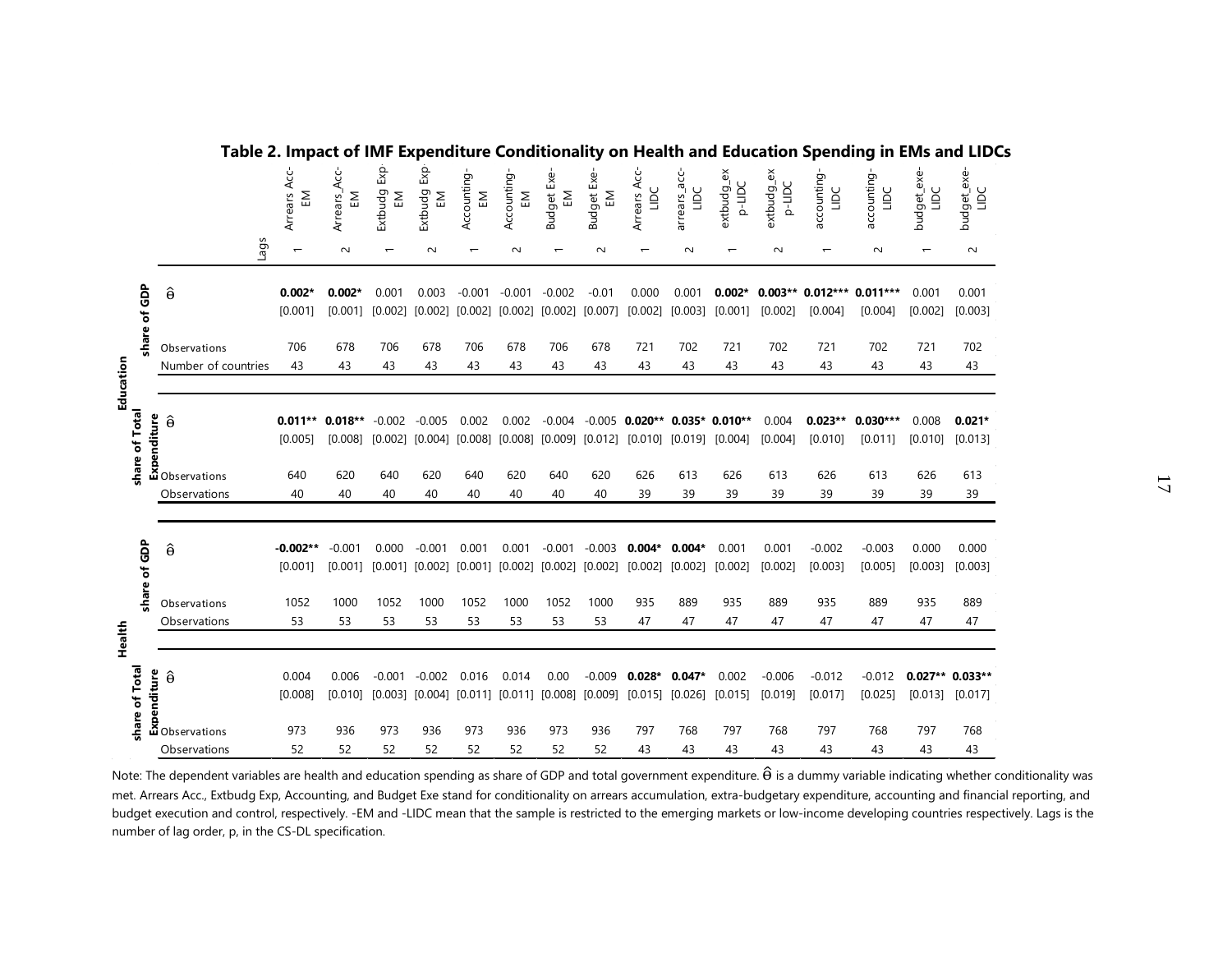|                  | Lags                                   | 1                | 2                   |                     |                     |                      | $\overline{2}$       |                       | $\overline{2}$                                                      |                       | $\overline{2}$      |
|------------------|----------------------------------------|------------------|---------------------|---------------------|---------------------|----------------------|----------------------|-----------------------|---------------------------------------------------------------------|-----------------------|---------------------|
|                  | <b>Emerging Markets (EM)</b>           | Gov. Exp.        | Gov. Exp.           | Wage                | Wage                |                      |                      |                       | Arrears Acc. Arrears Acc. Leg. Framework Leg. Framework Budget Exe. |                       | Budget Exe.         |
|                  | $\hat{\theta}$                         | 0.002<br>[0.002] | $-0.001$<br>[0.002] | $-0.003$<br>[0.002] | $-0.001$<br>[0.003] | $-0.004*$<br>[0.003] | $-0.005*$<br>[0.003] | $-0.009**$<br>[0.004] | $-0.011**$<br>[0.005]                                               | $-0.005**$<br>[0.003] | $-0.005$<br>[0.004] |
| ಕಿ               | Observations                           | 930              | 899                 | 930                 | 899                 | 930                  | 899                  | 930                   | 899                                                                 | 930                   | 899                 |
| o<br>৳           | Number of countries                    | 50               | 50                  | 50                  | 50                  | 50                   | 50                   | 50                    | 50                                                                  | 50                    | 50                  |
| Wage<br>are<br>ᇄ | Low-income Developing Countries (LIDC) | Gov. Exp.        | Gov. Exp.           | Wage                | Wage                |                      |                      |                       | Arrears Acc. Arrears Acc. Leg. Framework Leg. Framework Budget Exe. |                       | Budget Exe.         |
| Se               | ê                                      | 0.000<br>[0.003] | $-0.001$<br>[0.002] | $-0.004$<br>[0.003] | $-0.005$<br>[0.004] | $-0.002$<br>[0.002]  | $-0.002$<br>[0.003]  | $-0.000$<br>[0.004]   | $-0.001$<br>[0.004]                                                 | $-0.001$<br>[0.002]   | $-0.001$<br>[0.002] |
|                  | Observations                           | 794              | 776                 | 794                 | 776                 | 794                  | 776                  | 794                   | 776                                                                 | 794                   | 776                 |
|                  | Number of countries                    | 45               | 45                  | 45                  | 45                  | 45                   | 45                   | 45                    | 45                                                                  | 45                    | 45                  |

# **Table 3. Impact of IMF Expenditure Conditionality on Wage Bill**

Note: The dependent variable is wage spending as share of GDP.  $\hat{\theta}$  is a dummy variable indicating whether conditionality was met. Gov. Exp., Wage, Arrear Acc., Leg. Framework, and Budget Exe. stand for conditionality on government expenditure, wage bill, arrears accumulation, legislative framework, and budget execution and control respectively. Lags is the number of lag order, p, in the CS-DL specification.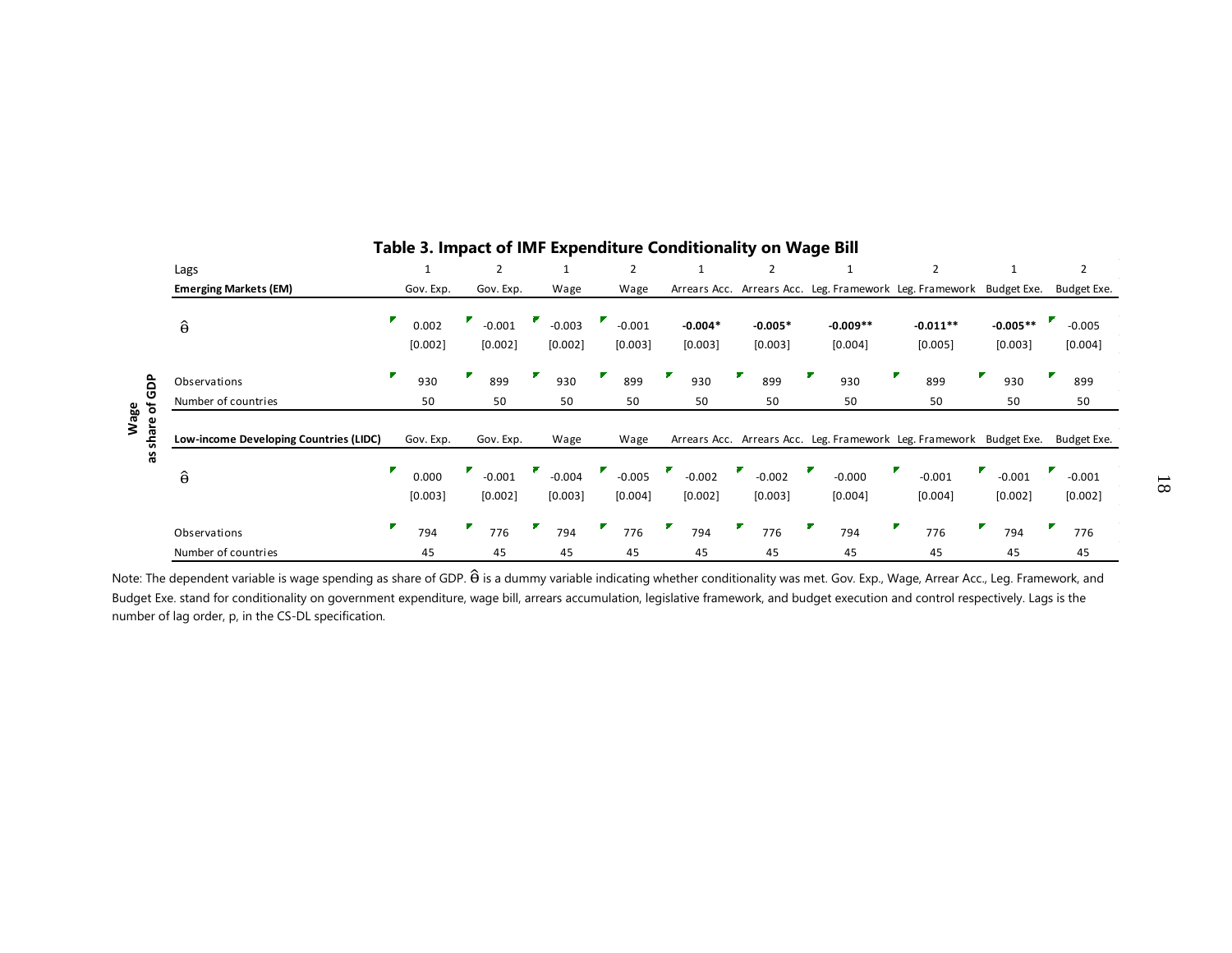| <b>All Countries</b>                                | Public<br>Inv.       | Public<br>Inv.       | Public<br>Inv.       | Account.       | Account.       | Account.       | Budg.<br>Exe.       | Budg.<br>Exe.       | Budg.<br>Exe.       | Budg.<br>Prep.       | Budg.<br>Prep.       | Budg.<br>Prep.       |
|-----------------------------------------------------|----------------------|----------------------|----------------------|----------------|----------------|----------------|---------------------|---------------------|---------------------|----------------------|----------------------|----------------------|
| $\hat{\theta}$                                      | 0.039                | $0.059*$             | $0.089*$             | 0.009          | 0.032          | 0.021          | 0.048               | $0.108**$           | $0.192***$          | 0.031                | 0.015                | 0.005                |
|                                                     | [0.032]              | [0.035]              | [0.046]              | [0.027]        | [0.040]        | [0.039]        | [0.032]             | [0.045]             | [0.064]             | [0.032]              | [0.047]              | [0.060]              |
| Lags                                                | 1                    | $\overline{2}$       | 3                    | $\mathbf 1$    | 2              | 3              | $\mathbf{1}$        | $\overline{2}$      | 3                   | $\mathbf{1}$         | $\overline{2}$       | 3                    |
| Observations                                        | 2,010                | 2,010                | 1,917                | 2,010          | 2,010          | 1,917          | 2,010               | 2,010               | 1,917               | 2,010                | 2,010                | 1,917                |
| Number of countries<br><b>Emerging Markets (EM)</b> | 99<br>Public<br>Inv. | 99<br>Public<br>Inv. | 99<br>Public<br>Inv. | 99<br>Account. | 99<br>Account. | 99<br>Account. | 99<br>Budg.<br>Exe. | 99<br>Budg.<br>Exe. | 99<br>Budg.<br>Exe. | 99<br>Budg.<br>Prep. | 99<br>Budg.<br>Prep. | 99<br>Budg.<br>Prep. |
| $\hat{\theta}$                                      | 0.021                | 0.043                | 0.043                | $0.102**$      | $0.141**$      | 0.060          | 0.027               | $0.122**$           | $0.192**$           | $0.076**$            | 0.045                | $0.097*$             |
|                                                     | [0.021]              | [0.029]              | [0.028]              | [0.045]        | [0.059]        | [0.102]        | [0.043]             | [0.054]             | [0.077]             | [0.033]              | [0.044]              | [0.052]              |
| Lags                                                | $\mathbf{1}$         | $\overline{2}$       | 3                    | $\mathbf{1}$   | $\overline{2}$ | 3              | $\mathbf{1}$        | $\overline{2}$      | 3                   | 1                    | $\overline{2}$       | 3                    |
| Observations                                        | 1,053                | 1,053                | 1,006                | 1,053          | 1,053          | 1,006          | 1,053               | 1,053               | 1,006               | 1,053                | 1,053                | 1,006                |
| Number of countries                                 | 52                   | 52                   | 52                   | 52             | 52             | 52             | 52                  | 52                  | 52                  | 52                   | 52                   | 52                   |
| Low-income<br><b>Developing Countries</b><br>(LIDC) | Public<br>Inv.       | Public<br>Inv.       | Public<br>Inv.       | Account.       | Account.       | Account.       | Budg.<br>Exe.       | Budg.<br>Exe.       | Budg.<br>Exe.       | Budg.<br>Prep.       | Budg.<br>Prep.       | Budg.<br>Prep.       |
| $\hat{\theta}$                                      | 0.007                | 0.038                | 0.090                | $-0.004$       | $-0.010$       | $-0.055$       | 0.025               | 0.047               | $0.133*$            | $-0.098$             | $-0.070$             | $-0.113$             |
|                                                     | [0.029]              | [0.043]              | [0.065]              | [0.045]        | [0.076]        | [0.067]        | [0.047]             | [0.064]             | [0.080]             | [0.060]              | [0.069]              | [0.089]              |
| Lags                                                | $\mathbf{1}$         | $\overline{2}$       | 3                    | $\mathbf{1}$   | $\overline{2}$ | 3              | $\mathbf{1}$        | $\overline{2}$      | 3                   | $\mathbf{1}$         | $\overline{2}$       | 3                    |
| Observations                                        | 957                  | 957                  | 911                  | 957            | 957            | 911            | 957                 | 957                 | 911                 | 957                  | 957                  | 911                  |
| Number of countries                                 | 47                   | 47                   | 47                   | 47             | 47             | 47             | 47                  | 47                  | 47                  | 47                   | 47                   | 47                   |

# **Table 4. Impact of IMF Expenditure Conditionality on Public Investment**

Note: The dependent variable is the change in logarithm of real per public investment.  $\hat{\theta}$  is a dummy variable indicating whether conditionality was met. Public Inv. Account., Budg. Exe., and Budg. Prep. stand for conditionality on public investment expenditures, accounting and financial reporting, budget execution and control, and budget preparation respectively. Lags is the number of lag order, p, in the CS-DL specification.

19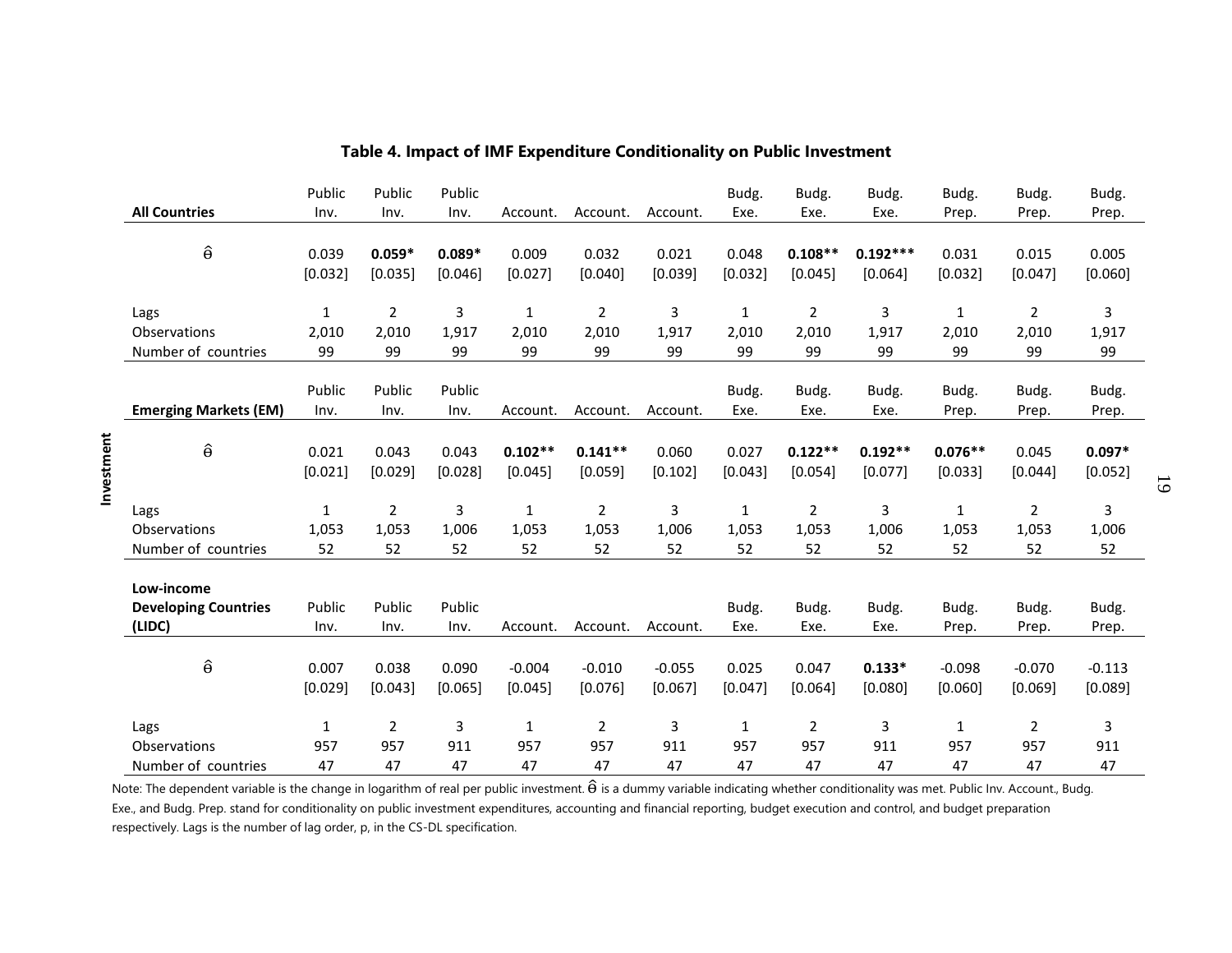|                 |                                 | Gov.<br>Exp. | Gov.<br>Exp. | Arrears<br>Acc. | Arrears<br>Acc. | Account.  | Account.       | Budg.<br>Exe. | Budg.<br>Exe. | Leg.<br>Frame. | Leg.<br>Frame. |
|-----------------|---------------------------------|--------------|--------------|-----------------|-----------------|-----------|----------------|---------------|---------------|----------------|----------------|
|                 | Lags                            |              | 2            | 1               | $\overline{c}$  | 1         | $\overline{c}$ | 1             | 2             | 1              | $\overline{c}$ |
|                 | <b>Full Sample</b>              |              |              |                 |                 |           |                |               |               |                |                |
|                 | $\widehat{\boldsymbol{\theta}}$ | $0.007*$     | 0.008        | $-0.014***$     | $-0.017***$     | $-0.004$  | $-0.006$       | $-0.008*$     | $-0.017***$   | $-0.003$       | $-0.006$       |
|                 |                                 | [0.004]      | [0.005]      | [0.005]         | [0.007]         | [0.004]   | [0.006]        | [0.004]       | [0.006]       | [0.004]        | [0.006]        |
| of GDP          | Observations                    | 1,960        | 1,960        | 1,960           | 1,894           | 1,960     | 1,960          | 1,960         | 1,960         | 1,960          | 1,960          |
|                 | Number of countries             | 101          | 101          | 101             | 101             | 101       | 101            | 101           | 101           | 101            | 101            |
| share           | <b>Emerging Markets</b>         |              |              |                 |                 |           |                |               |               |                |                |
|                 | $\widehat{\Theta}$              | $-0.002$     | 0.001        | $-0.007$        | $-0.017***$     | $-0.010*$ | $-0.015*$      | $-0.010*$     | $-0.021***$   | $-0.009*$      | $-0.021***$    |
|                 |                                 | [0.004]      | [0.009]      | [0.004]         | [0.006]         | [0.006]   | [0.008]        | [0.005]       | [0.007]       | [0.005]        | [0.007]        |
| Expenditures as | Observations                    | 1,060        | 1,060        | 1,060           | 1,060           | 1,060     | 1,060          | 1,060         | 1,060         | 1,060          | 1,060          |
|                 | Number of countries             | 54           | 54           | 54              | 54              | 54        | 54             | 54            | 54            | 54             | 54             |
|                 | <b>Low Income Countries</b>     |              |              |                 |                 |           |                |               |               |                |                |
|                 | $\widehat{\boldsymbol{\theta}}$ | $0.006*$     | 0.006        | $-0.005$        | $-0.015*$       | 0.001     | $-0.001$       | $-0.009$      | $-0.018**$    | 0.010          | 0.010          |
|                 |                                 | [0.004]      | [0.004]      | [0.006]         | [0.008]         | [0.005]   | [0.009]        | [0.007]       | [0.009]       | [0.008]        | [0.013]        |
|                 | Observations                    | 900          | 900          | 900             | 900             | 900       | 900            | 900           | 900           | 900            | 900            |
|                 | Number of countries             | 47           | 47           | 47              | 47              | 47        | 47             | 47            | 47            | 47             | 47             |

#### **Table 5. Impact of IMF Expenditure Conditionality on Government Spending**

Note: The dependent variable is total government spending as share of GDP.  $\hat{\theta}$  is a dummy variable indicating whether conditionality was met. Gov Exp, Arrears Acc., Account., Budg. Exe., and Leg. Frame. stand for conditionality on general/central government expenditure, arrears accumulation, accounting and financial reporting, budget execution and control, and legislative framework respectively. Lags is the number of lag order, p, in the CS-DL specification.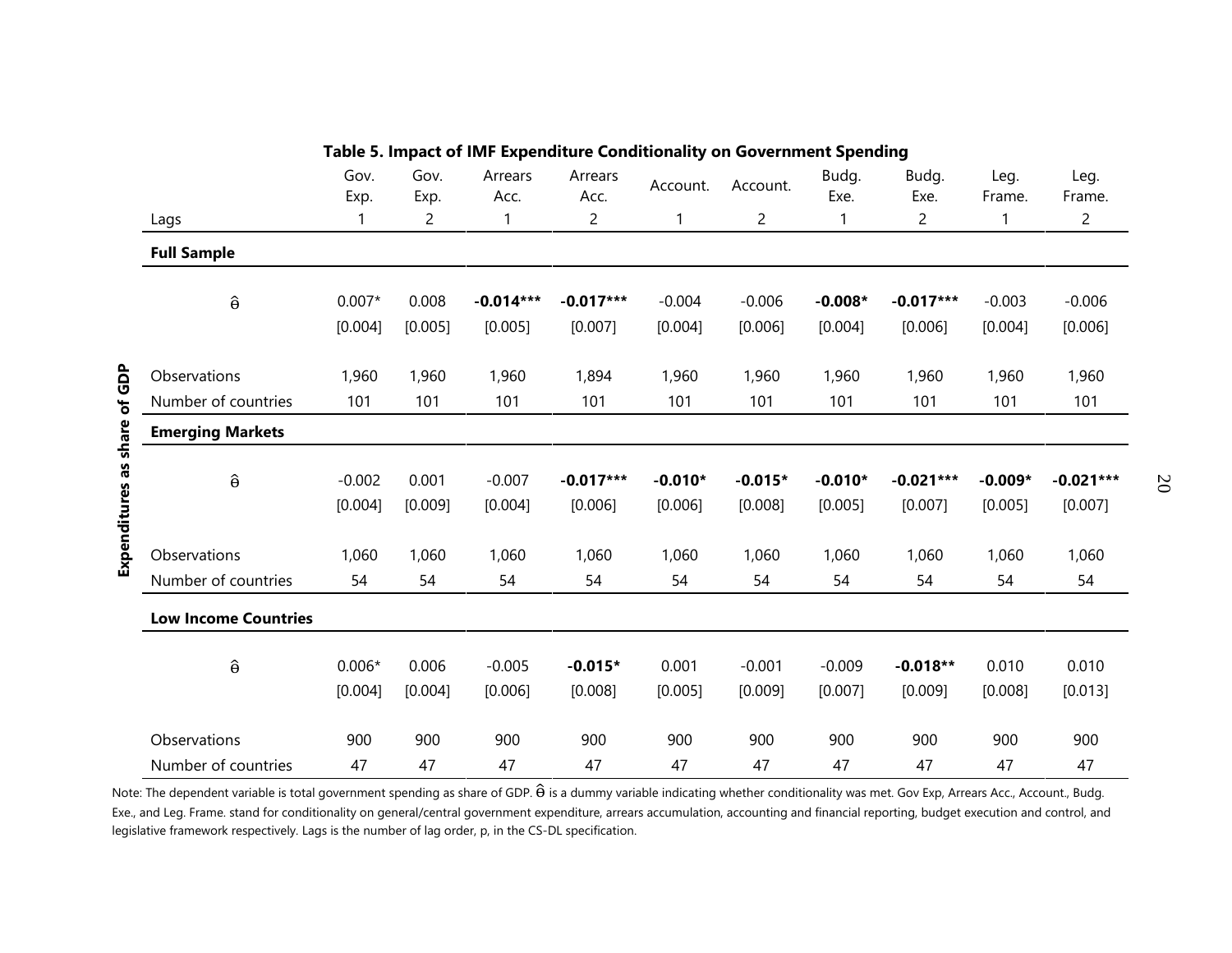|              | <b>Education Spending</b> | Health Spending | Wage     | Public Investment |
|--------------|---------------------------|-----------------|----------|-------------------|
| Short Run    | 0.000                     | $0.002***$      | $-0.001$ | $0.003**$         |
|              | [0.001]                   | [0.000]         | [0.001]  | [0.002]           |
| Long Run     | $-0.000$                  | $-0.002$        | 0.008    | 0.003             |
|              | [0.006]                   | [0.011]         | [0.005]  | [0.009]           |
| Observations | 965                       | 1862            | 1017     | 1869              |

# **Table 6. Short-Run Impact of Direct Expenditure Conditionality (CS-ARDL)**<br>
Sendent Variable as norsent of GDD Conditionality Direct measure.

 $D$ ependent Variable as persent of  $CDD$ , Conditionality: Direct

 Note: Short-run effect would refer to the immediate impact in the same year - as we use annual data - and long-run effect is interpreted as the permanent effect or level relationship.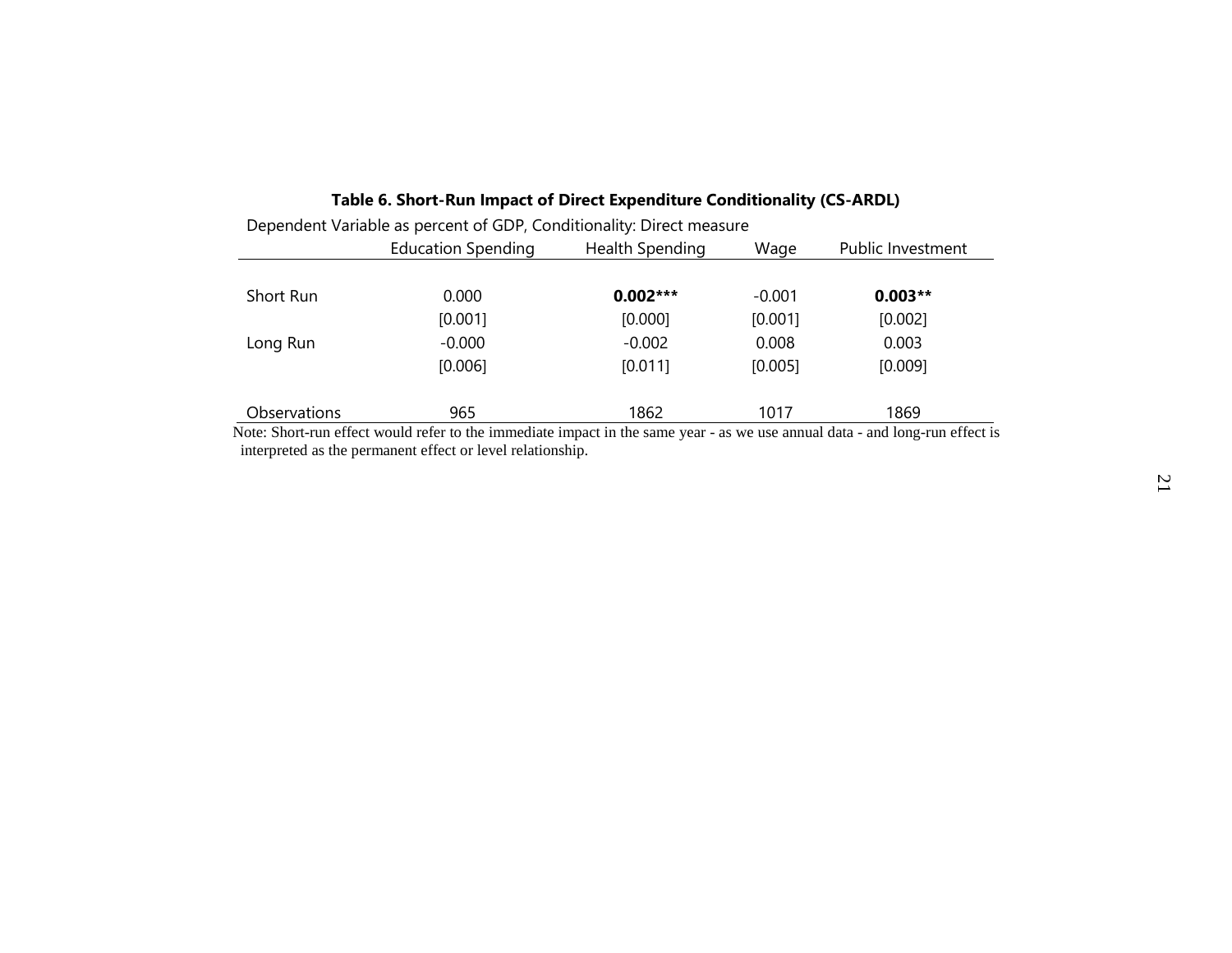

**Appendix Figure 1. Average Number of Expenditure Conditionality by Category**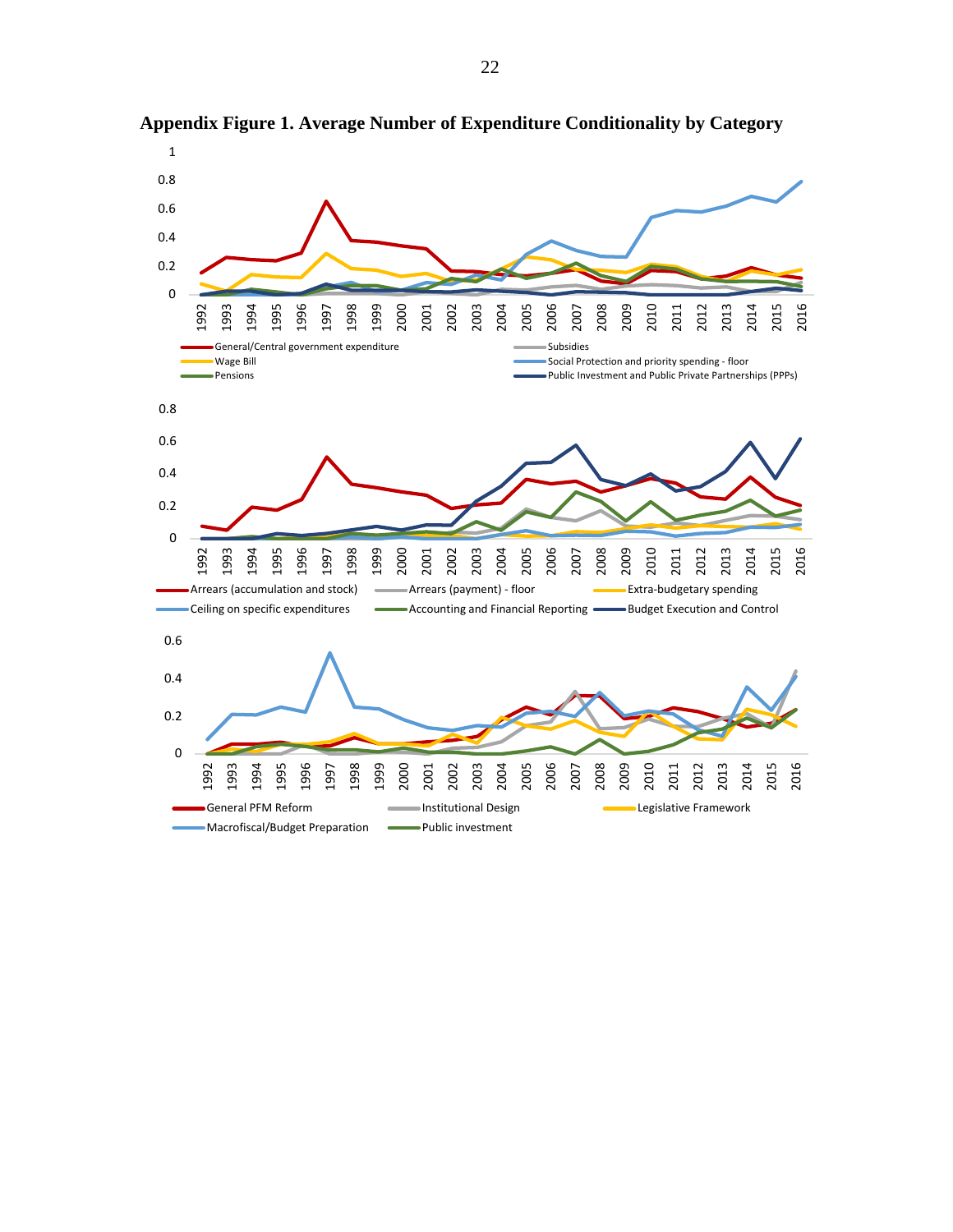#### **Appendix A. Data**

The IMF-supported program countries in the sample include:

Low-income developing countries<sup>14</sup>: Afghanistan, Bangladesh, Benin, Bolivia, Burkina Faso, Burundi, Cambodia, Cameroon, Central African Republic, Chad, Comoros, Democratic Republic of Congo, Republic of Congo, Cote d'Ivoire, Djibouti, Ethiopia, The Gambia, Ghana, Guinea, Guinea-Bissau, Haiti, Honduras, Kenya, Kyrgyz Republic, Lao People's Democratic Republic, Lesotho, Liberia, Madagascar, Malawi, Mali, Mauritania, Moldova, Mongolia, Mozambique, Nepal, Nicaragua, Niger, Nigeria, Papua New Guinea, Rwanda, Sao Tome and Principe, Senegal, Sierra Leone, Solomon Islands, Tajikistan, Tanzania, Togo, Uganda, Uzbekistan, Vietnam, Republic of Yemen, Zambia, Zimbabwe

Emerging marking economies: Albania, Algeria, Angola, Antigua and Barbuda, Argentina, Armenia, Azerbaijan, Belarus, Bosnia and Herzegovina, Brazil, Bulgaria, Cape Verde, Colombia, Costa Rica, Croatia, Dominica, Dominican Republic, Ecuador, Egypt, Equatorial Guinea, Gabon, Georgia, Grenada, Guatemala, Guyana, Hungary, Indonesia, Iraq, Jamaica, Joran, Kazakhstan, Republic of Kosovo, Macedonia, Maldives, Pakistan, Panama, Paraguay, Peru, Philippines, Poland, Romania, Russian Federation, Montenegro, Republic of Serbia, Seychelles, Sri Lanka, St. Kitts and Nevis, Suriname, Tunisia, Turkey, Ukraine, Uruguay, Venezuela

Advanced economies: Cyprus, Estonia, Greece, Iceland, Ireland, Latvia, Lithuania, Portugal, Slovak Republic

The IMF's Monitoring of Fund Arrangements (MONA) database provides data for the construction of the dummy variables on IMF-supported programs and on expenditure conditionality. The economic descriptors for conditionality in the MONA database considered in this paper are those related to expenditure conditionality, which includes expenditure measures; expenditure auditing, accounting, and financial controls; domestic arrears; and expenditure and social sector reform. For IMF-supported programs, the starting year of a program is defined as the year in which it was approved. The end year is the year in which the program expired. For expenditure conditionality, the dummy takes the value 1 if the country has a program that contains expenditure conditionality for a given expenditure type in year t (where the year is determined by the test date of the condition or, if unavailable, the board date of the program) and the expenditure conditionality is met, and zero otherwise.

In order to maintain the differences between quantitative and structural conditions, expenditure conditions are categorized as a quantitative measure (either a floor or ceiling<sup>15</sup>) on government

<span id="page-22-0"></span><sup>&</sup>lt;sup>14</sup> As of October 2016 IMF World Economic Outlook.

<span id="page-22-1"></span><sup>&</sup>lt;sup>15</sup> All quantitative measures are ceilings except for social protection (social spending) and payment of arrears.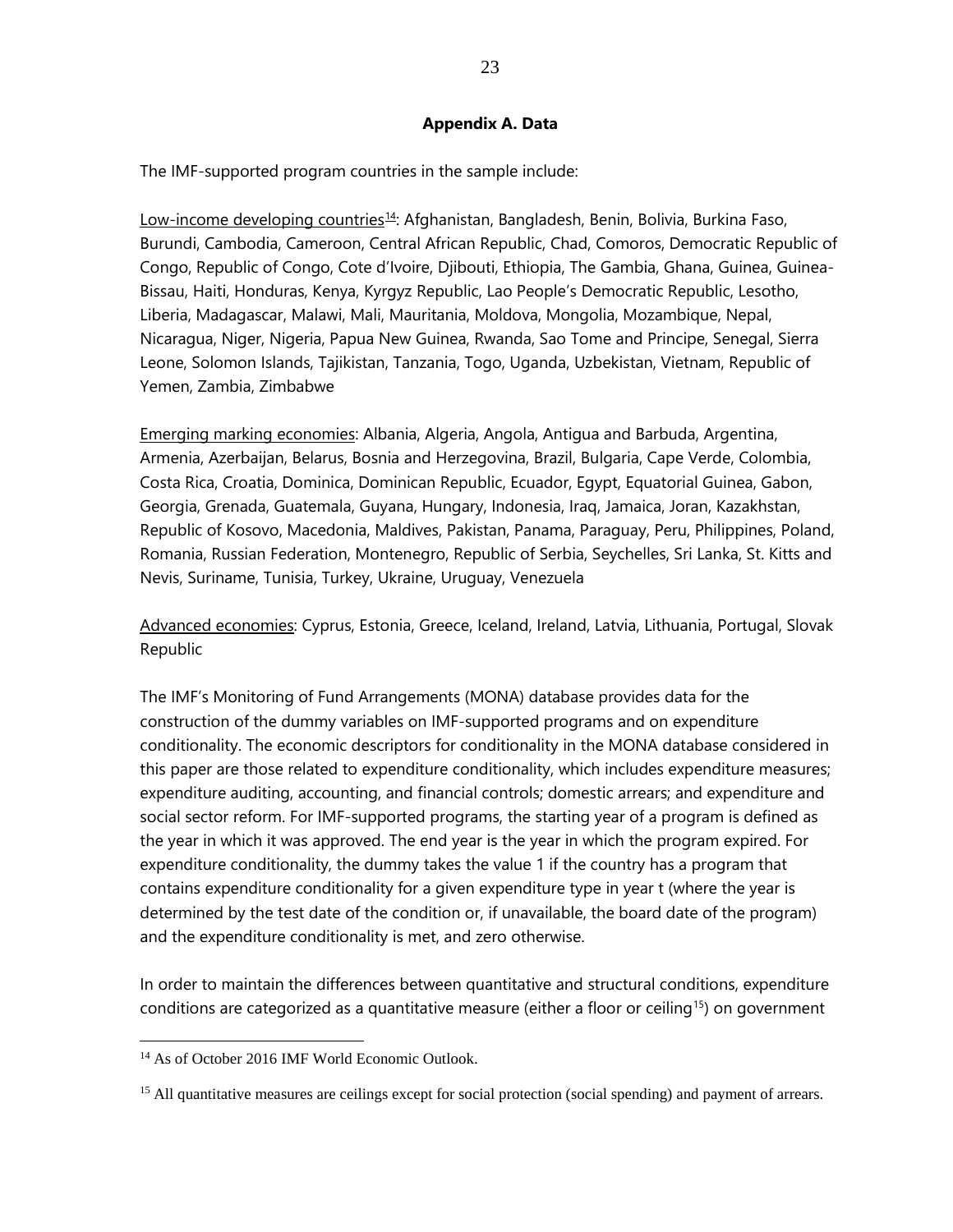spending or a general public financial management (PFM) measure. The conditions are then separated into one of nine spending categories or one of seven PFM categories. The types of expenditure conditionality are divided into spending conditions and public financial management conditions with the following categories:

| <b>Spending</b>      |                                                                      |  |  |  |  |  |  |  |
|----------------------|----------------------------------------------------------------------|--|--|--|--|--|--|--|
| <b>Category</b>      | <b>Description</b>                                                   |  |  |  |  |  |  |  |
| General/central      | Conditions related to minimizing the total amount of government      |  |  |  |  |  |  |  |
| government           | spending                                                             |  |  |  |  |  |  |  |
| expenditure          |                                                                      |  |  |  |  |  |  |  |
| <b>Subsidies</b>     | Conditions related to minimizing government spending on subsidies    |  |  |  |  |  |  |  |
| Wage bill            | Conditions related to minimizing the government's wage bill          |  |  |  |  |  |  |  |
| Social protection    | Conditions related to increasing spending on or transfers to health, |  |  |  |  |  |  |  |
|                      | education, or pro-poverty sectors                                    |  |  |  |  |  |  |  |
| Pensions             | Conditions related to minimizing civil service pensions and social   |  |  |  |  |  |  |  |
|                      | security spending                                                    |  |  |  |  |  |  |  |
| Public investment    | Conditions related to increasing government spending on public       |  |  |  |  |  |  |  |
| and public private   | investment                                                           |  |  |  |  |  |  |  |
| partnerships         |                                                                      |  |  |  |  |  |  |  |
| Arrears              | Conditions related to increasing arrears payments or decreasing the  |  |  |  |  |  |  |  |
|                      | stock of arrears                                                     |  |  |  |  |  |  |  |
| Extra-budgetary      | Conditions related to the limiting level of extra-budgetary spending |  |  |  |  |  |  |  |
| expenditure          |                                                                      |  |  |  |  |  |  |  |
| Specific expenditure | Conditions related to country-specific spending measures             |  |  |  |  |  |  |  |

| <b>Public Financial Management</b> |                                                                         |  |  |  |  |  |  |  |
|------------------------------------|-------------------------------------------------------------------------|--|--|--|--|--|--|--|
| <b>Category</b>                    | <b>Description</b>                                                      |  |  |  |  |  |  |  |
| Accounting and                     | Conditions related to budget classification, chart of accounts, or      |  |  |  |  |  |  |  |
| financial reporting                | conceptual design                                                       |  |  |  |  |  |  |  |
|                                    | Examples:                                                               |  |  |  |  |  |  |  |
|                                    | Adopt accounting standards for the government and a comprehensive       |  |  |  |  |  |  |  |
|                                    | chart of accounts.                                                      |  |  |  |  |  |  |  |
|                                    | Ministry of Finance to publish quarterly reports on the stock of unpaid |  |  |  |  |  |  |  |
|                                    | bills of all government entities contained in the central government    |  |  |  |  |  |  |  |
|                                    | votes.                                                                  |  |  |  |  |  |  |  |
| Budget execution and               | Conditions related to commitment controls, internal control standards,  |  |  |  |  |  |  |  |
| control                            | quidelines for public expenditure management, or treasury single        |  |  |  |  |  |  |  |
|                                    | accounts                                                                |  |  |  |  |  |  |  |
|                                    | Examples:                                                               |  |  |  |  |  |  |  |
|                                    | Ceiling on the amount of the budgetary float.                           |  |  |  |  |  |  |  |
|                                    | Complete an external audit by a reputable international audit company.  |  |  |  |  |  |  |  |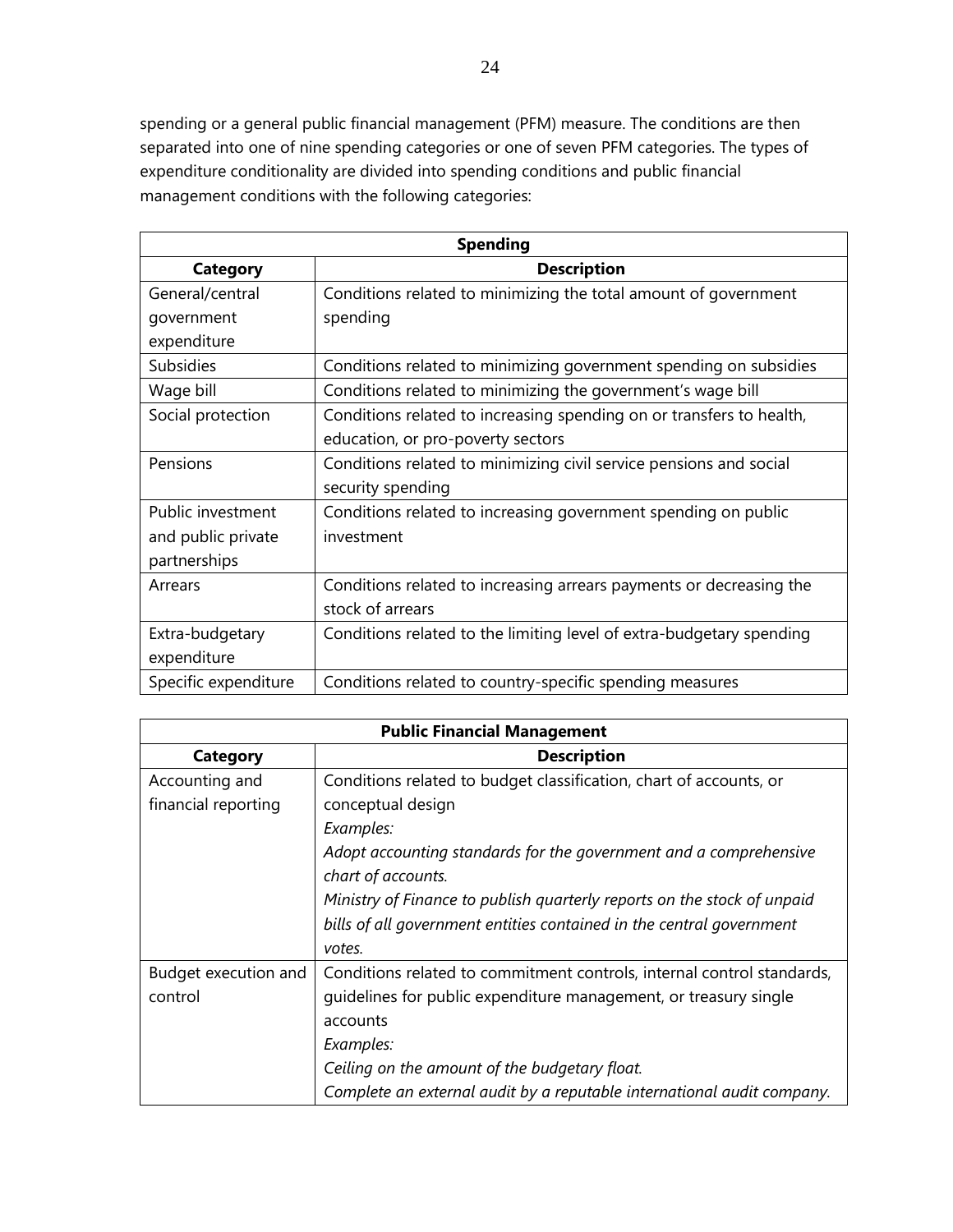| General public        | Conditions related to budget system reform, fiscal transparency,         |
|-----------------------|--------------------------------------------------------------------------|
| financial             | performance measurement, and budget institution reform                   |
| management reform     | Examples:                                                                |
|                       | Develop a PFM strategy covering the next three years, to be attached to  |
|                       | the budget.                                                              |
|                       | Adoption by the Government of a strategy for a better monitoring of      |
|                       | operations and financial performance of public enterprises.              |
| Institutional design  | Conditions related to extra-budgetary funds, fiscal decentralization and |
|                       | government guarantees                                                    |
|                       | Examples:                                                                |
|                       | Centralization of all public revenues and execution of all public        |
|                       | payments by the Treasury.                                                |
|                       | Establish a Public Procurement Authority.                                |
|                       | Adopt, in consultation with donors, a new budget nomenclature,           |
|                       | including a functional classification.                                   |
| Legislative framework | Conditions related to fiscal federalism and legislation in the budget    |
|                       | process                                                                  |
|                       | Example:                                                                 |
|                       | Adoption by the Parliament and promulgation of the law on government     |
|                       | finance.                                                                 |
| Macrofiscal/budget    | Conditions related to budget preparation and fiscal risks                |
| preparation           | Examples:                                                                |
|                       | Submission of government budget.                                         |
|                       | Approval of government budget.                                           |
| Public investment     | Conditions related to efficient public investment and implementing       |
|                       | public investment programs                                               |
|                       | Examples:                                                                |
|                       |                                                                          |
|                       | Submit revised National Investment Policy to Cabinet.                    |
|                       | Complete a three-year public investment plan, fully integrated with the  |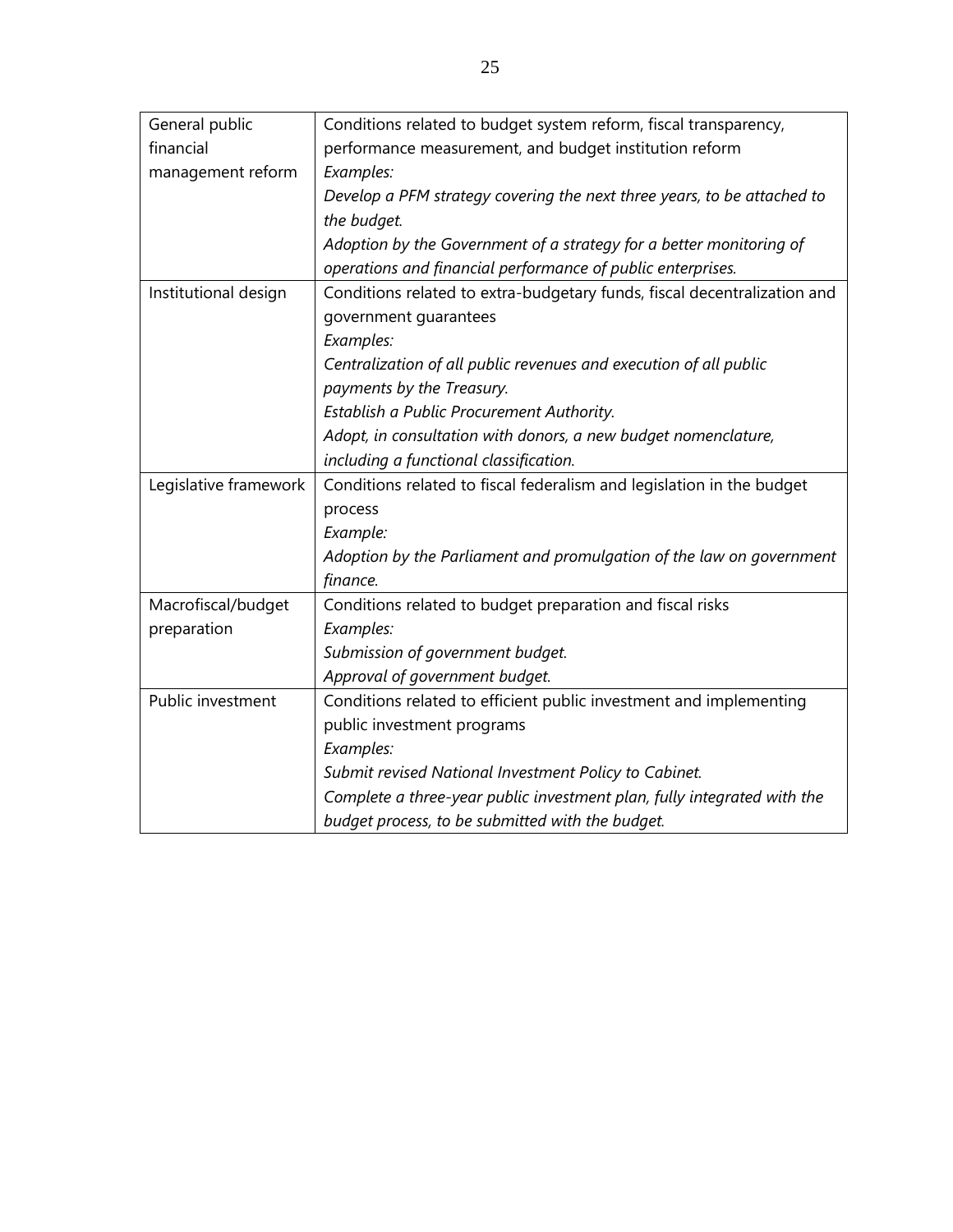Sources for this paper's independent variables and other control variables are listed in the following table. Where applicable, all variables refer to the general government budget.

| Variable                                             | <b>Source</b>                                |
|------------------------------------------------------|----------------------------------------------|
| Health expenditure (percent of GDP) <sup>16</sup>    | World Development Indicators (World Bank)    |
| Education expenditure (percent of GDP) <sup>17</sup> | World Development Indicators (World Bank)    |
| Investment expenditure (constant 2011                | IMF Investment and Capital Stock Dataset     |
| international dollars)                               | $(2017)^{18}$                                |
| Nominal GDP (LCU)                                    | World Economic Outlook, October 2016         |
| Population                                           | World Economic Outlook, October 2016         |
| Social expenditure (LCU) <sup>19</sup>               | <b>World Economic Outlook, October 2016</b>  |
| Social expenditure (percent of GDP)                  | The Atlas of Social Protection Indicators of |
|                                                      | Resilience and Equity (World Bank)           |
| Total expenditure (percent of GDP)                   | World Economic Outlook, October 2016         |
| Expenditure on compensation of government            | <b>IMF Government Compensation and</b>       |
| employees (percent of GDP)                           | Employment Dataset, 2016                     |
| Expenditure on compensation of government            | IMF Government Compensation and              |
| employees (percent of total expenditure)             | Employment Dataset (2016)                    |

<span id="page-25-0"></span><sup>&</sup>lt;sup>16</sup> Public health expenditure consists of recurrent and capital spending from government (central and local) budgets, external borrowings and grants (including donations from international agencies and nongovernmental organizations), and social (or compulsory) health insurance funds.

<span id="page-25-1"></span><sup>&</sup>lt;sup>17</sup> General government expenditure on education (current, capital, and transfers) is expressed as a percentage of GDP. It includes expenditure funded by transfers from international sources to government. General government usually refers to local, regional and central governments.

<span id="page-25-2"></span> $18$  Gupta and others (2014) and Kamps (2016).

<span id="page-25-3"></span><sup>&</sup>lt;sup>19</sup> Social expenditure is defined as transfers in cash or in kind to protect the entire population or specific segments of it against certain social risks. They are classified according to the type of scheme governing their payment, and consist of social security benefits, social assistance benefits, and employer social benefits (GFSM 2001, paragraphs 6.67-6.72). The payment of pensions and other retirement benefits through employer social insurance schemes are not expense; they are treated as reductions in liabilities.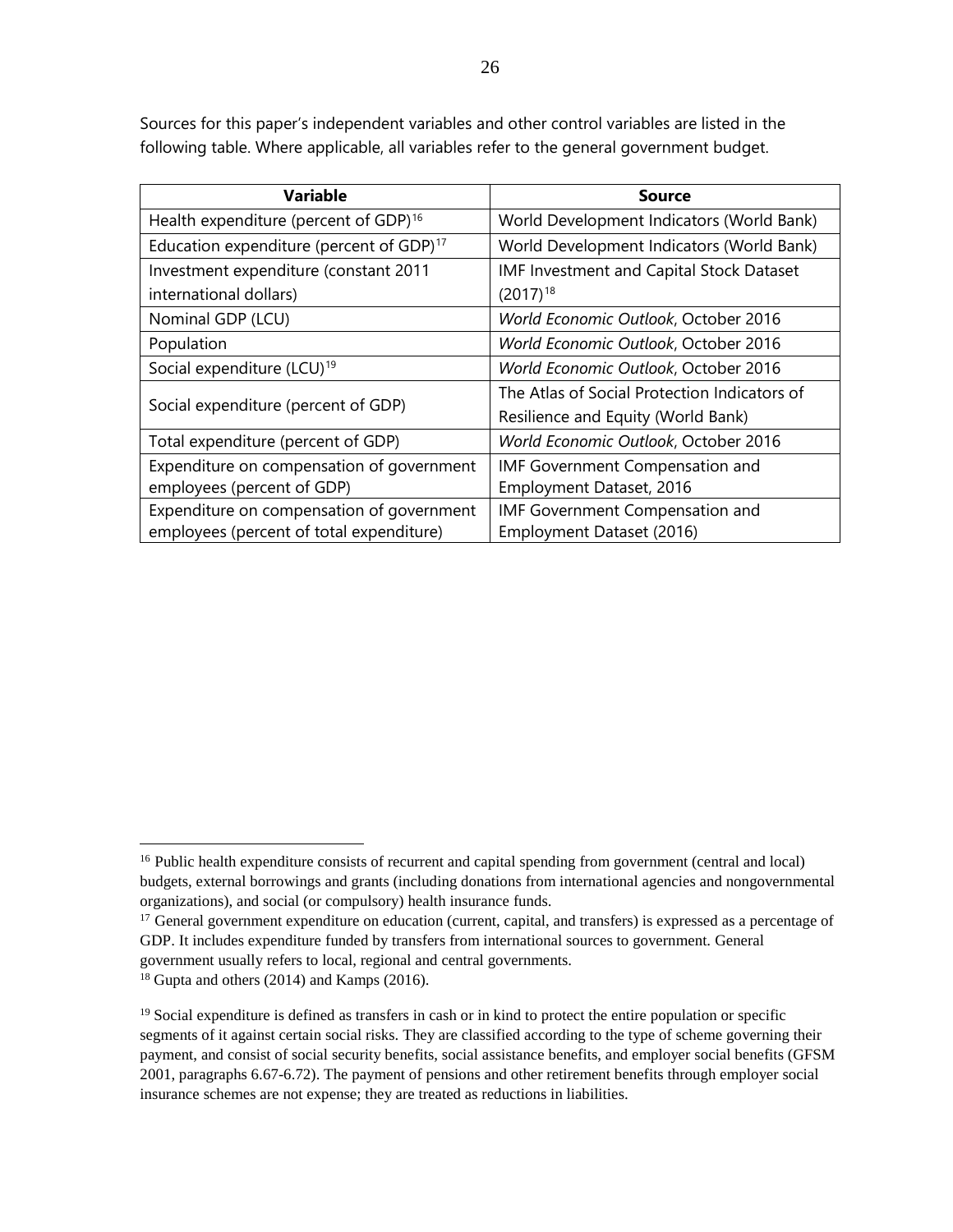# **Appendix B. Frequency and Trends in the Application and Conformity to Expenditure Conditionality**

The most common types of expenditure conditions are quantitative performance criteria (QPC). QPCs encompass broad conditions on general or central government expenditure, wage outlays, public investment and other current or capital expenditures. The second most common type of condition is indicative targets (IT). ITs, along with structural benchmarks (SB), tend to include social protection and priority spending and wage bill conditions, which are the two large categories of spending conditionality. These three most common types of conditions, ITs, QPCs, and SBs, have relatively high success rates in implementation, with 76 percent of the conditions met on average across all spending categories. Prior actions (PAs), on the other hand, are actions that the authorities agree to take before the approval of the IMF Executive board, when IMF provides financing or completes a review; thus, as expect nearly all of those conditions are met. In contrast, QPCs and SBs contain the vast majority of PFM conditions. PFM conditionality is largely concerned with the accumulation and stock of arrears, accounting and budgeting, and institutional and legislative frameworks. PFM conditions experience a slightly higher rate of success, with approximately 82 percent of the conditions met on average across all PFM categories.

| <b>Total number</b> | General/Central<br>government<br>expenditure | <b>Subsidies</b> | Wage<br>Bill | Social<br>Protection<br>and priority<br>spending -<br>floor | Pensions | Public<br>Investment and<br><b>Public Private</b><br>Partnerships<br>(PPPs) |
|---------------------|----------------------------------------------|------------------|--------------|-------------------------------------------------------------|----------|-----------------------------------------------------------------------------|
| IT                  | 29                                           | 0                | 19           | 231                                                         | 0        | 0                                                                           |
| QPC                 | 381                                          | 20               | 178          | 25                                                          | 14       | 34                                                                          |
| <b>SB</b>           | 3                                            | 14               | 58           | 97                                                          | 86       | 4                                                                           |
| PA                  | 0                                            | 6                | 30           | 29                                                          | 29       | $\mathbf 0$                                                                 |
| <b>Percent met</b>  | General/Central<br>government<br>expenditure | Subsidies        | Wage<br>Bill | Social<br>Protection<br>and priority<br>spending -<br>floor | Pensions | Public<br>Investment and<br><b>Public Private</b><br>Partnerships<br>(PPPs) |
| IT                  | 69                                           |                  | 63           | 61                                                          |          |                                                                             |
| QPC                 | 70                                           | 90               | 70           | 56                                                          | 64       | 65                                                                          |
| <b>SB</b>           | 100                                          | 86               | 88           | 81                                                          | 78       | 100                                                                         |
| PA                  |                                              | 100              | 97           | 100                                                         | 100      |                                                                             |
| Number of countries | 106                                          |                  |              |                                                             |          |                                                                             |
| Number of programs  | 212                                          |                  |              |                                                             |          |                                                                             |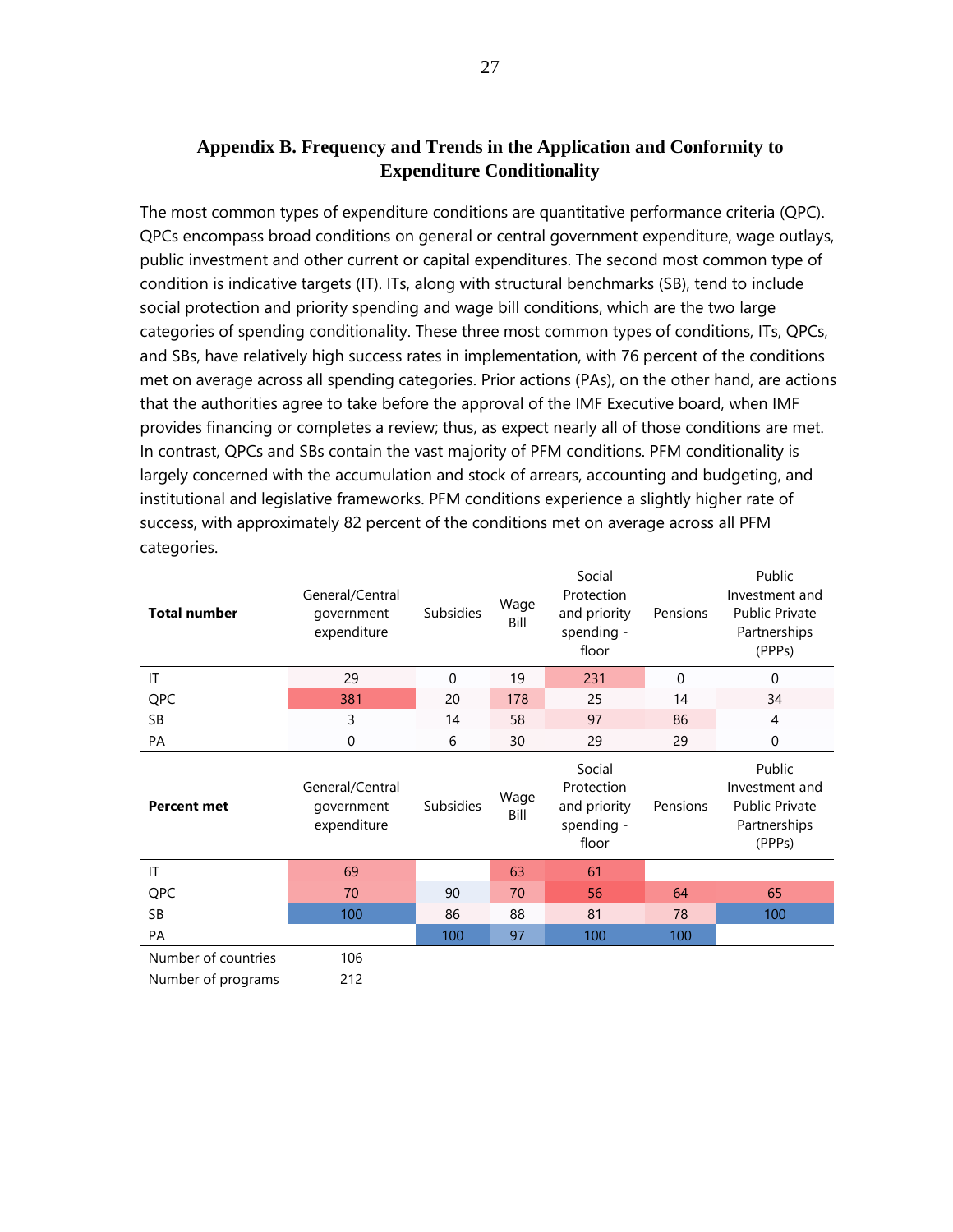| <b>Total number</b> | Arrears<br>(accumulation<br>and stock) | Arrears<br>(payment)<br>- floor | Extra-<br>budgetary<br>spending | Ceiling on<br>specific<br>expenditures | Accounting<br>and<br>Financial<br>Reporting | Budget<br>Execution<br>and<br>Control | General<br><b>PFM</b><br>Reform | Institutional<br>Design | Legislative<br>Framework | Macrofiscal/Budget<br>Preparation | Public<br>investment | Total |
|---------------------|----------------------------------------|---------------------------------|---------------------------------|----------------------------------------|---------------------------------------------|---------------------------------------|---------------------------------|-------------------------|--------------------------|-----------------------------------|----------------------|-------|
| ΙT                  |                                        |                                 |                                 |                                        | 0                                           | 17                                    | 12                              | 0                       | 0                        | 0                                 | 0                    | 334   |
| QPC                 | 444                                    | 24                              | 16                              | 9                                      | 0                                           | 13                                    |                                 | 0                       | 0                        | 193                               | 0                    | 1352  |
| SB                  | 26                                     | 33                              | 25                              | 12                                     | 100                                         | 229                                   | 144                             | 108                     | 102                      | 105                               | 58                   | 1204  |
| PA                  | 12                                     | 16                              | 4                               |                                        | 24                                          | 65                                    | 43                              | 13                      | 37                       | 60                                |                      | 377   |

| <b>Percent met</b>  | Arrears<br>(accumulation<br>and stock) | Arrears<br>(payment)<br>- floor | Extra-<br>budgetary<br>spending | Ceiling on<br>specific<br>expenditures | Accounting<br>and<br>Financial<br>Reporting | Budget<br>Execution<br>and<br>Control | General<br>PFM<br>Reform | Institutional<br>Design | Legislative<br>Framework | Macrofiscal/Budget<br>Preparation | Public<br>investment | Total |
|---------------------|----------------------------------------|---------------------------------|---------------------------------|----------------------------------------|---------------------------------------------|---------------------------------------|--------------------------|-------------------------|--------------------------|-----------------------------------|----------------------|-------|
| IT                  | 71                                     | 86                              | 86                              | 80                                     |                                             | 82                                    | 75                       |                         |                          |                                   |                      | 65    |
| QPC                 | 72                                     | 79                              | 81                              | 78                                     |                                             | 85                                    | 100                      |                         |                          | 75                                |                      | 72    |
| SB                  | 85                                     | 91                              | 88                              | 75                                     | 81                                          | 79                                    | 82                       | 75                      | 88                       | 84                                | 78                   | 82    |
| PA                  | 100 <sup>1</sup>                       | 100                             | 100                             | 100                                    | 100                                         | 100                                   | 100                      | 100                     | 100                      | 100                               | 100                  | 100   |
| Number of countries |                                        | 106                             |                                 |                                        |                                             |                                       |                          |                         |                          |                                   |                      |       |

Number of programs 212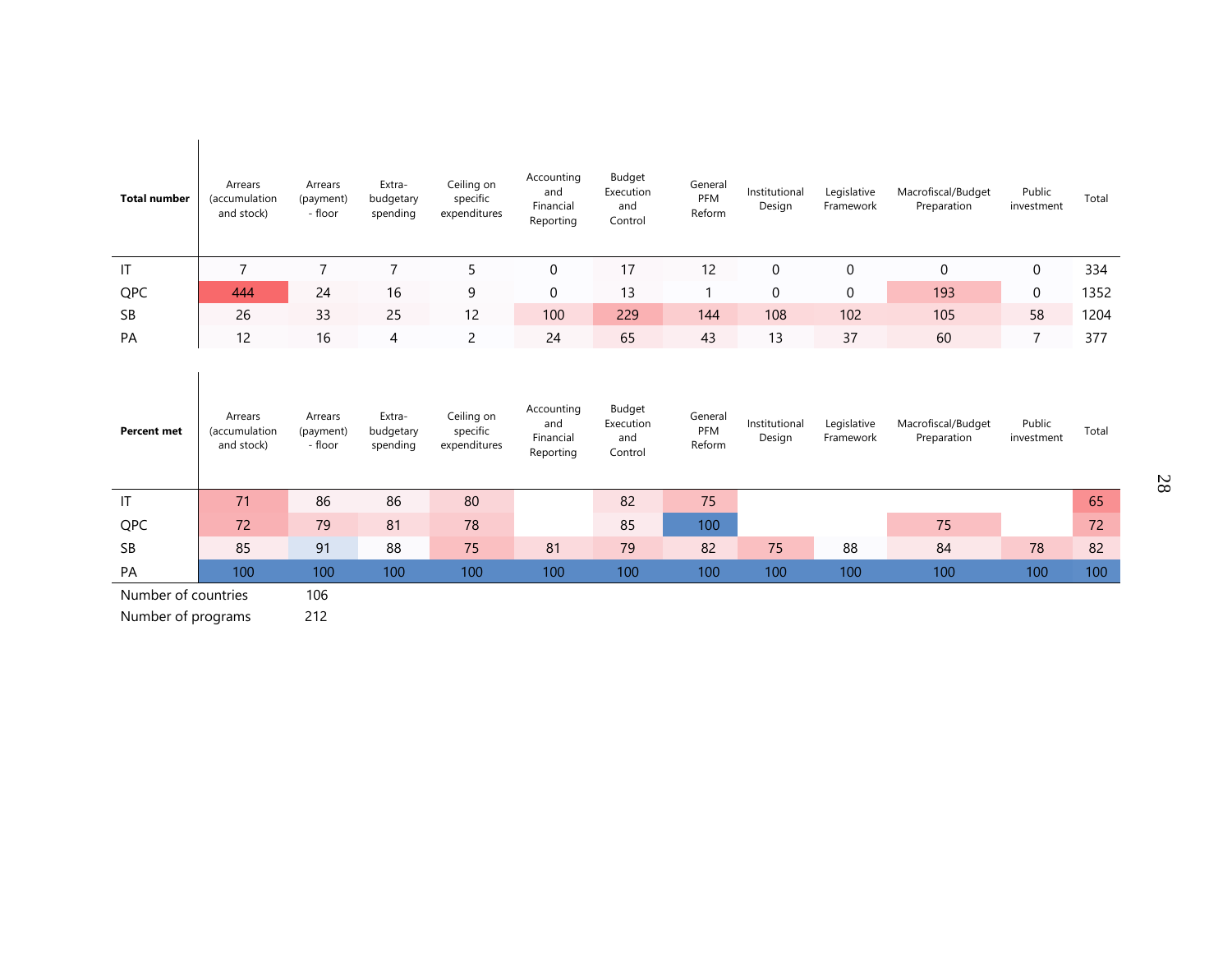#### **References**

- Atoyan, R., and P. Conway, 2006, "Evaluating the impact of IMF programs: A comparison of matching and instrumental-variable estimators," *The Review of International Organizations* 1.2: 99-124.
- Baker, B. K., 2010, "The impact of the International Monetary Fund's macroeconomic policies on the AIDS pandemic," *International Journal of Health Services* 40.2: 347-363.
- Bal-Gunduz, Y., C. Ebeke, B. Hacibedel, L. Kaltani, V. V. Kehayova, C. Lane, C. Mumssen, N. Mwase, and J. Thornton, 2013, "The economic impact of IMF-supported programs in low-income countries," *IMF Occasional Papers 277*, International Monetary Fund.
- Barro, R. J., and J. Lee, 2005 "IMF programs: Who is chosen and what are the effects?" *Journal of monetary Economics* 52.7: 1245-1269.
- Bas, M. A., and R. W. Stone, 2014, "Adverse selection and growth under IMF programs," *The Review of International Organizations* 9.1: 1-28.
- Benton, A., and K. Y. Dionne, 2015, "International political economy and the 2014 West African Ebola outbreak," *African Studies Review* 58.1: 223-236.
- Chudik, A., K. Mohaddes, M. H. Pesaran, and M. Raissi, 2016, "Long-run effects in large heterogeneous panel data models with cross-sectionally correlated errors," In *Essays in Honor of man Ullah* (pp. 85-135). Emerald Group Publishing Limited.
- Chudik, A., and M. H. Pesaran, 2015, "Common correlated effects estimation of heterogeneous dynamic panel data models with weakly exogenous regressors," *Journal of Econometrics*, *188*(2), 393-420.
- Clements, B., S. Gupta, and M. Nozaki, 2013, "What happens to social spending in IMF-supported programmes?" *Applied Economics* 45.28: 4022-4033.
- Cordella, T., and G. Dell'Ariccia, 2002, "Limits of conditionality in poverty reduction programs," IMF Working Paper Series No. 02/115.
- Crivelli, E., and S. Gupta., 2016, "Does conditionality in IMF-supported programs promote revenue reform?" *International Tax and Public Finance*23.3: 550-579.
- Dabla-Norris, E., G. Ho, and A. Kyobe., 2016, "Structural reforms and productivity growth in emerging market and developing economies," IMF Working Paper Series No. 16/15.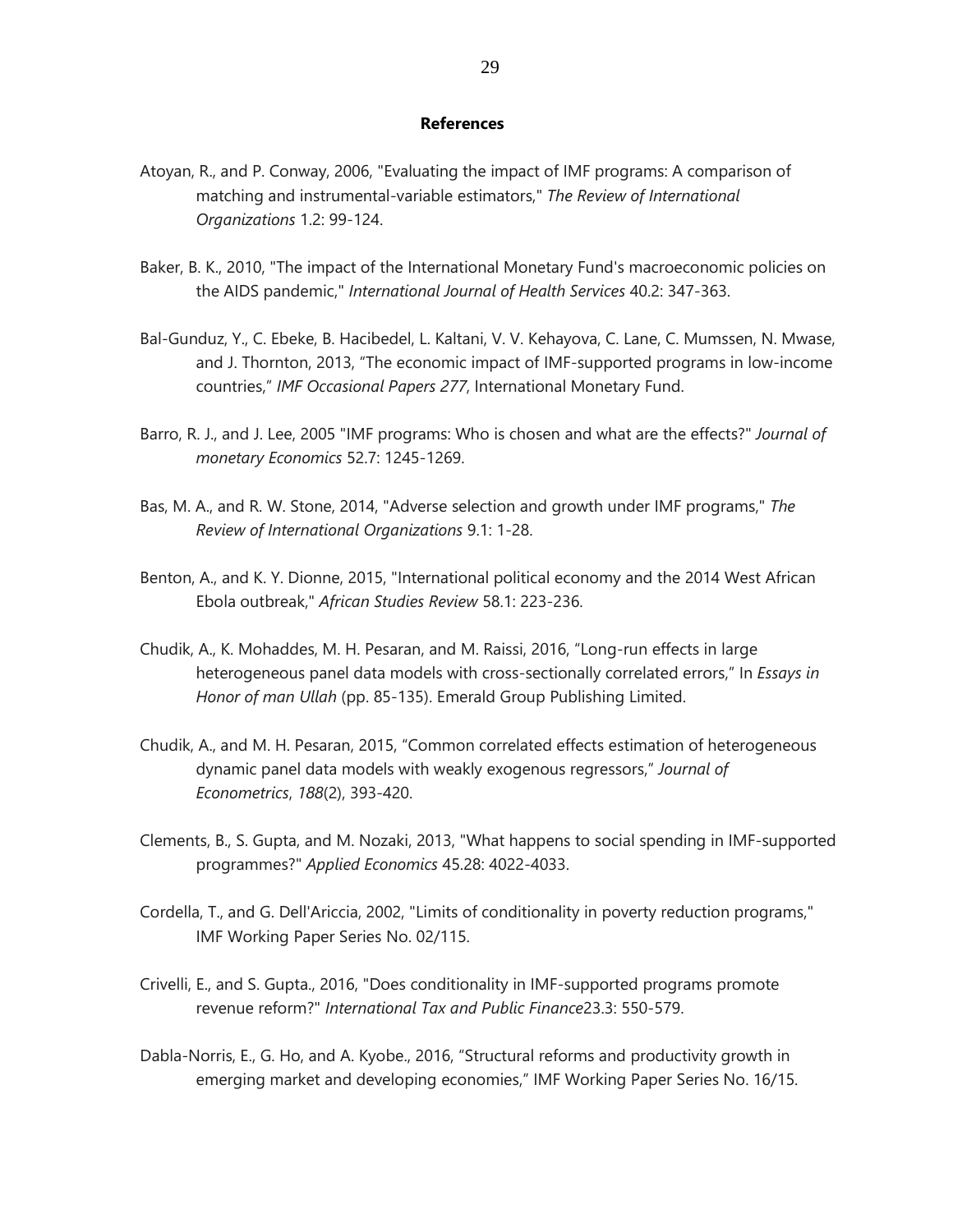- Devarajan, S., V. Swaroop, and H. Zou, 1996, "The composition of public expenditure and economic growth," *Journal of monetary economics* 37.2: 313-344.
- Dreher, A., 2006, "IMF and economic growth: The effects of programs, loans, and compliance with conditionality," *World Development* 34.5: 769-788.
- Filmer, D., J. S. Hammer, and L. H. Pritchett, 2000, "Weak links in the chain: a diagnosis of health policy in poor countries." The World Bank Research Observer 15, No. 2: 199-224.
- Gupta, S., 2010, "Response of the International Monetary Fund to its critics," *International Journal of Health Services* 40.2: 323-326.
- Gupta, S., 2017, "Can a causal link be drawn? A commentary on "the impact of IMF conditionality on government health expenditure: A cross-national analysis of 16 West African nations"," *Social Science & Medicine* 181: 199-201.
- Gupta, S., R.S. Khemani, C. A. McDonald, L. Dicks-Mireaux, and M. Verhoeven, 2000, "Social issues in IMF-supported programs," IMF Occasional Paper No. 191.
- Gupta, S., A. Kangur, C. Papageorgiou, and A. Wane, 2014, "Efficiency-adjusted public capital and growth," *World Development*, *57*, 164-178.
- Gupta, S., B. Clements, E. Baldacci, and C. Mulas-Granados, 2005, "Fiscal policy, expenditure composition, and growth in low-income countries," *Journal of International Money and Finance*, *24*(3), 441-463.
- Independent Evaluation Office, 2003, "Fiscal adjustment in IMF-supported programs," International Monetary Fund.
- International Monetary Fund (IMF), 2017, "Social safeguards and program design in PRGT and PSI-supported programs," IMF Policy Paper, International Monetary Fund.
- International Monetary Fund (IMF), 2016, "Managing government compensation and employment – Institutions, policies, and reform challenges," International Monetary Fund.
- Kamps, C., 2006, "New estimates of government net capital stocks for 22 OECD countries 1960- 2001," International Monetary Fund.
- Kentikelenis, A. E., T. H. Stubbs, and L. P. King, 2015, "Structural adjustment and public spending on health: Evidence from IMF programs in low-income countries," *Social Science & Medicine* 126: 169-176.